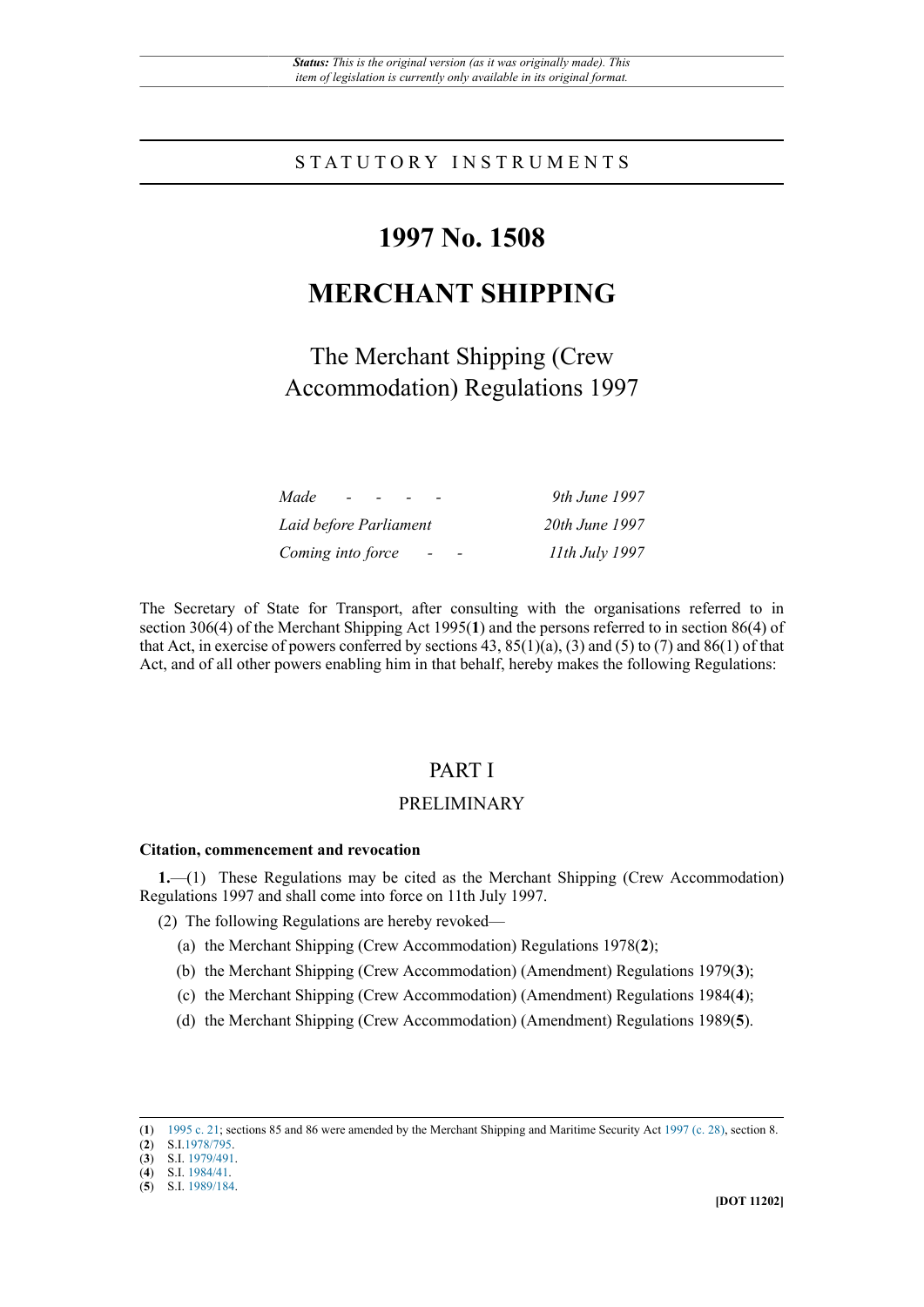#### **Interpretation**

**2.**—(1) In these Regulations, unless the context otherwise provides—

"controlled drugs" are preparations subject to the prescription requirements of the Misuse of Drugs Regulations 1985(**6**);

"fishing vessel" means a vessel for the time being used (or, in the context of an application for registration, intended to be used) for, or in connection with, fishing for seafish other than—

- (a) a vessel used (or intended to be used) for fishing otherwise than for profit, and
- (b) any vessel for the time being used (or intended to be used) wholly for the purpose of conveying persons wishing to fish for pleasure;

"foreign going ship" includes every ship employed in trading or going between some place or places in the United Kingdom, and some place or places situated beyond the following limits; that is to say, the coasts of the United Kingdom, the Channel Islands, and the Isle of Man, and the continent of Europe between the River Elbe and Brest inclusive;

"home trade ship" includes every ship employed in trading or going between some place or places in the United Kingdom, and some place or places within the following limits; that is to say, the coasts of the United Kingdom, the Channel Islands, and the Isle of Man, and the continent of Europe between the River Elbe and Brest inclusive;

"Merchant Shipping Notice" means a Notice described as such and issued by the Marine Safety Agency; and any reference to a particular Merchant Shipping Notice includes a reference to any document amending or replacing that Notice which is considered by the Secretary of State to be relevant from time to time and is specified in a Merchant Shipping Notice;

"passenger" does not include the spouse or child of a member of the crew travelling with him;

"passenger ship" means a ship carrying more than 12 passengers;

"pleasure vessel" means—

- (a) any vessel which at the time it is being used is—
	- (i) (a) in the case of a vessel wholly owned by an individual, or individuals, used only for the sport or pleasure of the owner or the immediate family or friends of the owner; or
		- (b) in the case of a vessel owned by a body corporate, used only for sport or pleasure and on which the persons are employees or officers of the body corporate, or their immediate family or friends; and
	- (ii) on a voyage or excursion which is one for which the owner does not receive money for or in connection with operating the vessel or carrying any person, other than as a contribution to the direct expenses of the operation of the vessel incurred during the voyage or excursion; or
- (b) any vessel wholly owned by or on behalf of a members' club formed for the purpose of sport or pleasure which, at the time it is being used, is used only for the sport or pleasure of members of that club or their immediate family or friends; and
- (c) in the case of any vessel referred to in paragraphs (a) or (b) above no other payments are made by or on behalf of users of the vessel, other than by the owner.

In this definition "immediate family" means in relation to an individual, the husband or wife of the individual, and a relative of the individual or the individual's husband or wife, and "relative" means brother, sister, ancestor or lineal descendant;

"private bathroom" means a bathroom provided for the exclusive use of one person;

<sup>(</sup>**6**) S.I. [1985/2066](http://www.legislation.gov.uk/id/uksi/1985/2066), amended by S.I. [1986/2330](http://www.legislation.gov.uk/id/uksi/1986/2330) and [1988/916](http://www.legislation.gov.uk/id/uksi/1988/916).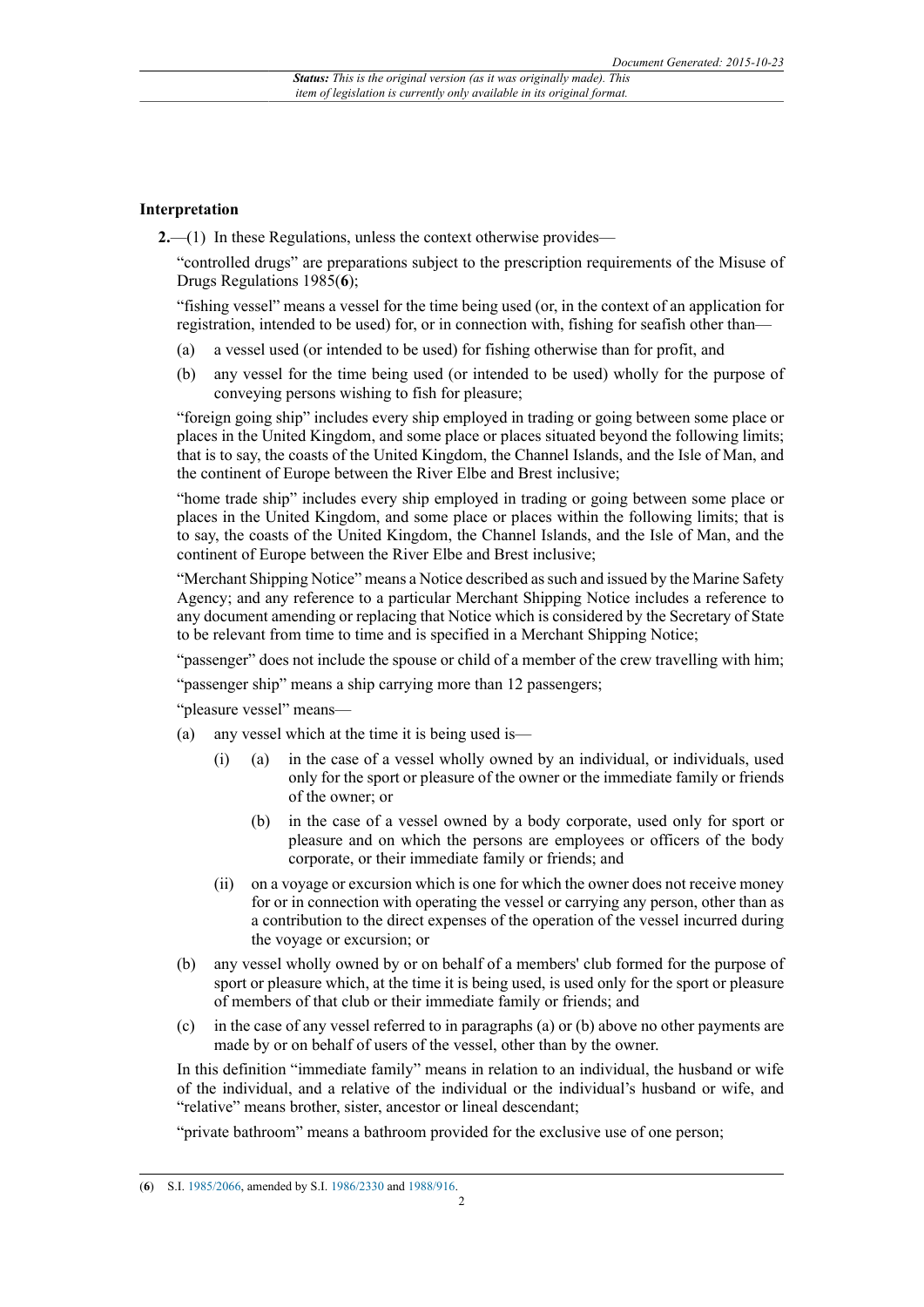"semi-private bathroom" means a bathroom provided for the exclusive use of two persons;

"similar stage of construction" means the stage at which:

- (a) construction identifiable with a specific ship begins; and
- (b) assembly of that ship has commenced comprising at least 50 tonnes or one per cent of the estimated mass of all structural material, whichever is less;

"the Gulfs area" means the sea area located north-west of the rhumb line between Ras al Had (22°30'N, 59°48'E) and Ras al Fasteh (25°04'N, 61°25'E);

"tons" means gross tons and a reference to tons—

- (a) in relation to a ship having alternative gross tonnages under paragraph 13 of Schedule 5 to the Merchant Shipping (Tonnage) Regulations 1982(**7**), permitted to be used pursuant to regulation 12(1) of the Merchant Shipping (Tonnage) Regulations 1997(**8**), is a reference to the larger of those tonnages; and
- (b) in relation to a ship having its tonnage determined both under Part II and regulation 12(2) of the said 1997 Regulations, is a reference to its gross tonnage as determined under the said regulation 12(2);

"United Kingdom ship" means a ship registered in the United Kingdom under Part II of the Merchant Shipping Act 1995.

(2) In these Regulations—

- (a) a reference to a numbered regulation is, unless otherwise stated, a reference to the regulation of that number in these Regulations;
- (b) a reference in a regulation to a numbered paragraph is, unless otherwise stated, a reference to the paragraph of that number in that regulation.

#### **Application**

**3.**—(1) Subject to paragraphs (2) and (3), these Regulations shall apply to every United Kingdom ship.

(2) These Regulations shall not apply to—

- (a) fishing vessels;
- (b) pleasure vessels; and
- (c) ships belonging to a General Lighthouse Authority;

(3) A ship the keel of which was laid or which was at a similar stage of construction before 1st July 1979, and which has not been substantially reconstructed or altered since that date, shall be exempted from these Regulations provided that it complies with the standards laid down in Schedule 6 of the Merchant Shipping (Crew Accommodation) Regulations 1978, as if they had not been revoked.

## PART II

## CREW ACCOMMODATION REQUIREMENTS

#### **General**

**4.**—(1) All parts of the crew accommodation, except store rooms, shall—

#### (**8**) S.I. [1997/1510](http://www.legislation.gov.uk/id/uksi/1997/1510).

<sup>(</sup>**7**) S.I. [1982/841](http://www.legislation.gov.uk/id/uksi/1982/841), amended by S.I. [1988/1910.](http://www.legislation.gov.uk/id/uksi/1988/1910)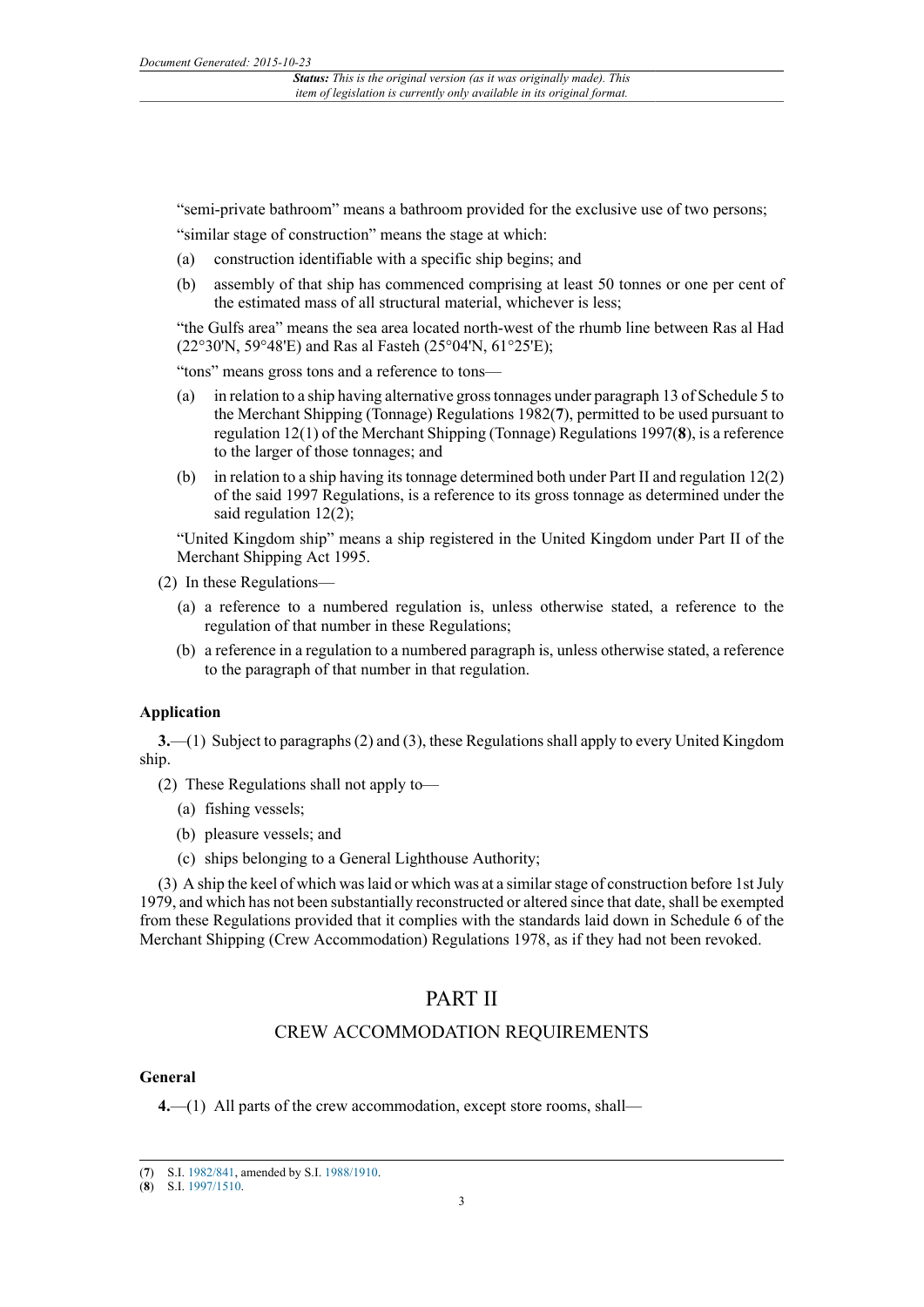- (a) wherever practicable be situated amidships or aft; but in no case shall any part of the crew accommodation, except a store room, be situated forward of the collision bulkhead; and
- (b) be situated wholly above the Summer Load Line (if any) marked on the ship in accordance with the provisions of rules made, or treated as made, under Schedule 3 of the Merchant Shipping Act 1995.

(2) The crew accommodation shall be so situated, constructed and arranged as to exclude so far as is reasonably practicable—

- (a) from the crew accommodation, noise coming from other parts of the ship; and
- (b) from any part of the crew accommodation noise coming from other parts of it.

(3) Sleeping rooms forming part of the crew accommodation of a passenger ship shall not be situated immediately beneath a working passageway. Any bulkhead, casing or deck separating a sleeping room from—

- (a) a machinery space;
- (b) a mess room;
- (c) a recreation room;
- (d) a room in which films or television are shown;
- (e) a games room; or
- (f) a public room;

shall be acoustically insulated in a way which will prevent the occupants of that sleeping room from being disturbed by excessive noise from that space or room.

- (4) In the crew accommodation—
	- (a) all structures, furniture and fittings, and the means of access to and egress from the crew accommodation, shall be so situated, constructed and arranged as to minimise any risk of injury to the crew;
	- (b) to afford protection to the crew in rough sea conditions—
		- (i) handrails shall be provided in passageways and stairways where necessary and shall be of robust construction and strongly secured to bulkheads;
		- (ii) fixed furniture shall be strongly secured;
		- (iii) means shall be provided to secure portable furniture;
		- (iv) doors, including those to cupboards and other items of furniture, shall be so secured as not to open accidentally;
		- (v) drawers shall be so designed as not to slide open and fall out accidentally;
		- (vi) tables, shelves, stowage racks and other similar fittings shall be fitted with retaining lips or bars or with non-slip surfaces so that objects placed on them will not slide off.

(5) All parts of the crew accommodation, except cold store rooms, shall have a clear headroom of at least 1.98 metres at every point where full and free movement is necessary, but a reduction in the headroom in any space or part of a space in such accommodation may be permitted if it is reasonable to do so and such a reduction will not result in discomfort to the crew.

(6) Subject to regulation 32(23), no part of the crew accommodation shall be shared with passengers or used by or for the benefit of passengers.

(7) If oil or gaseous fuel is used in any ship the arrangements for its storage, distribution and utilisation shall be such as to minimise the risk of fire or explosion within the crew accommodation which the use of that fuel may entail.

(8) Inside panelling in the crew accommodation shall be constructed of a suitable material.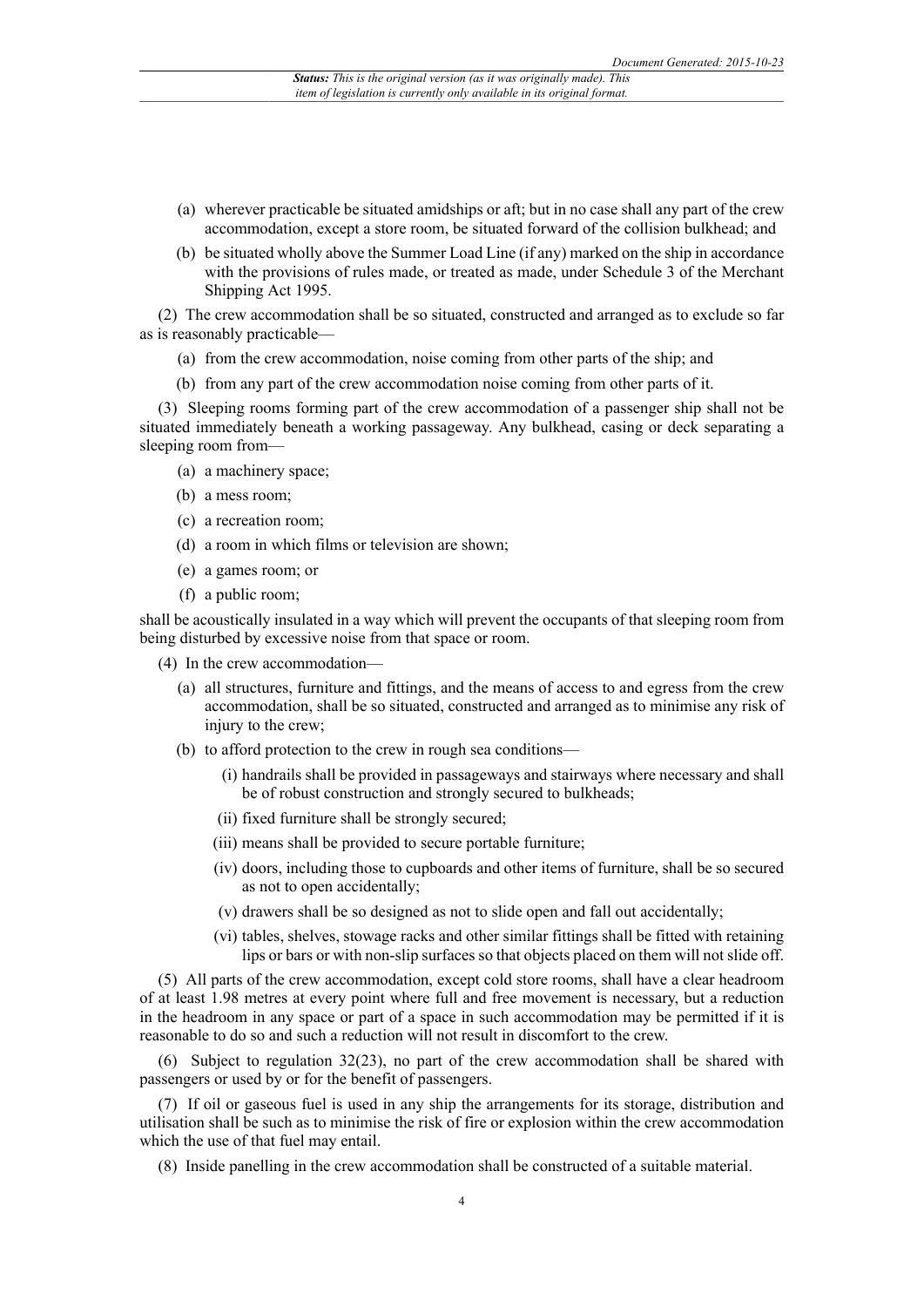(9) The crew accommodation shall be so situated, constructed and arranged as to ensure the exclusion from the crew accommodation of effluvia originating in other spaces in the ship.

#### **Divisions between the crew accommodation and other parts of the ship**

**5.**—(1) Bulkheads which enclose any part of the crew accommodation and are exposed to the weather shall be properly constructed of steel or other suitable material and shall be of watertight construction; any openings in them shall be provided with means of weathertight closure. The means of weathertight closure provided for any entrance shall be a hinged door.

(2) Bulkheads which enclose any part of the crew accommodation and are exposed to the weather, and any part of the side of the ship which forms a wall or part of a wall of the crew accommodation; shall be so insulated as to prevent overheating or condensation unless the crew accommodation is so protected by its situation and ventilation that overheating and condensation are unlikely to occur.

(3) Every bulkhead, casing or deck separating any part of the crew accommodation from any space (including a cold store room) which is subject to abnormal heat or cold shall be so insulated as to prevent condensation or discomfort to the crew.

(4) Every bulkhead which separates any part of the crew accommodation (other than recreation deck space) from a space used as—

- (a) a machinery space;
- (b) a bunker;
- (c) a room for storing fire-extinguishing gases;
- (d) a chain locker;
- (e) a cofferdam;
- (f) a cargo space;
- (g) a store room;
- (h) a lamp room or paint room;
- (i) a battery locker;

shall be of gastight construction, and shall be of watertight construction where necessary to protect the crew accommodation.

- (5) There shall be no opening in any of the bulkheads referred to in paragraph (4) except that—
	- (a) where sanitary accommodation or changing rooms provided for the exclusive use of engine room officers and ratings are sited adjacent to the propelling machinery space there may be an opening in the propelling machinery space bulkhead to the sanitary accommodation or changing rooms and an opening from the sanitary accommodation or changing rooms to a passageway forming part of the crew accommodation provided that a hinged, steel, self-closing gastight door is fitted to one of such openings;
	- (b) where no other arrangement is practicable, there may be an opening in a bulkhead separating a passageway in the crew accommodation from a machinery space if that opening is provided with a hinged, steel, self closing gastight door;
	- (c) in ships of under 500 tons there may, where no other arrangement is practicable, be an opening in a bulkhead separating a passageway in the crew accommodation from an engine or deck store room if that opening is provided with a hinged, steel, self-closing gastight door; and
	- (d) where no other arrangement is practicable, there may be an opening in a bulkhead separating a passageway in the crew accommodation from any of the spaces specified in paragraph  $(4)(d)$  and  $(e)$  or from a store room other than an engine or deck store room if that opening is sealed in a way which is effective having regard to the use of the space.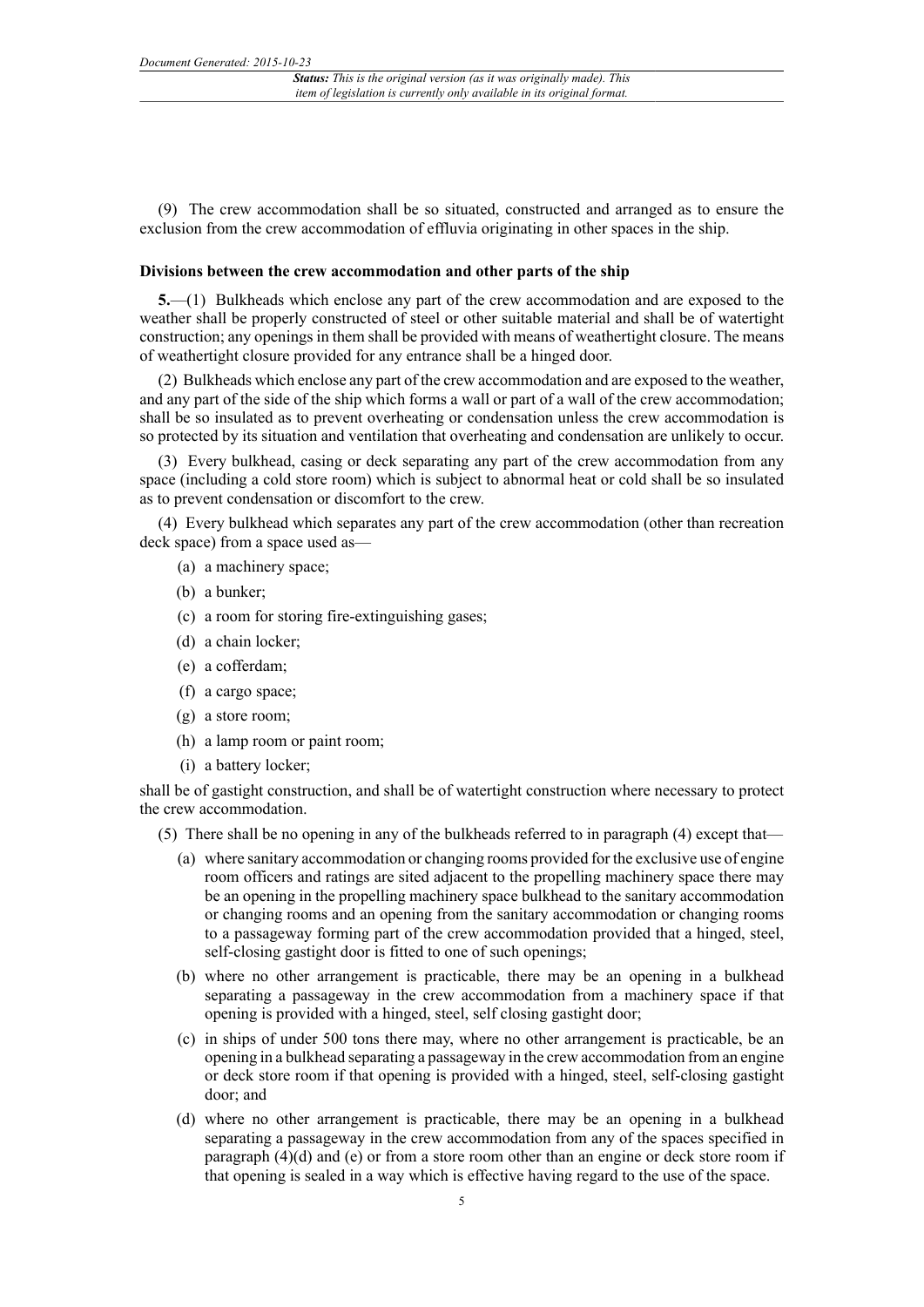(6) No batteries of a type which emit gases shall be stored in the crew accommodation and there shall be no opening from the crew accommodation into a space where such batteries are stored. Precautions shall be taken to ensure that fumes from batteries cannot be discharged into the crew accommodation.

(7) Any part of the crew accommodation which adjoins a tank in which oil may be carried shall be separated from that tank either—

- (a) by a gastight steel division additional to the division which retains the oil; or
- (b) by a division of all-welded steel construction capable of withstanding a head of water at least 1.5 metres greater than the maximum service head.
- (8) No manhole or other opening to a fuel tank shall be situated in the crew accommodation.

#### **Interior bulkheads**

**6.**—(1) All bulkheads within the crew accommodation shall be properly constructed of steel or other suitable material.

- (2) Subject to paragraph (3)—
	- (a) every bulkhead which separates any part of the crew accommodation from—
		- (i) sanitary accommodation;
		- (ii) a laundry;
		- (iii) a drying room;
		- (iv) a galley;
		- (v) a cold store room;
		- (vi) a dry provision store room;

shall be of gastight construction, and

- (b) every bulkhead which separates any part of the crew accommodation from any of the spaces specified in subparagraphs  $(a)(i)$  to  $(v)$  inclusive shall be watertight to a height of not less than 230 millimetres, except in the case of doorways situated in bulkheads when the bulkheads shall be watertight to a height of not less than 100 millimetres.
- (3) The requirements of paragraph (2) shall not apply to bulkheads separating—
	- (a) a space appropriated for a particular use from another space appropriated for the same use;
	- (b) a laundry from a drying room;
	- (c) a private bathroom from the sleeping room of the person for whose use it is provided, if there is direct access from the sleeping room to the private bathroom.

(4) Subject to the provisions of regulations 26(10) and 32(20) there shall be no openings in any bulkhead separating any sanitary accommodation, laundry or drying room from any part of the crew accommodation except a passageway, recreation deck space or other sanitary accommodation, laundry or drying room; nor in a bulkhead separating a galley from a sleeping room.

#### **Overhead decks**

**7.** Every deck which forms the crown of any part of the crew accommodation shall be adequately insulated to prevent condensation and overheating and, where it is exposed to the weather, be of such material and so constructed as to prevent ingress of water. It shall be of adequate strength to support any weight which may be placed upon it.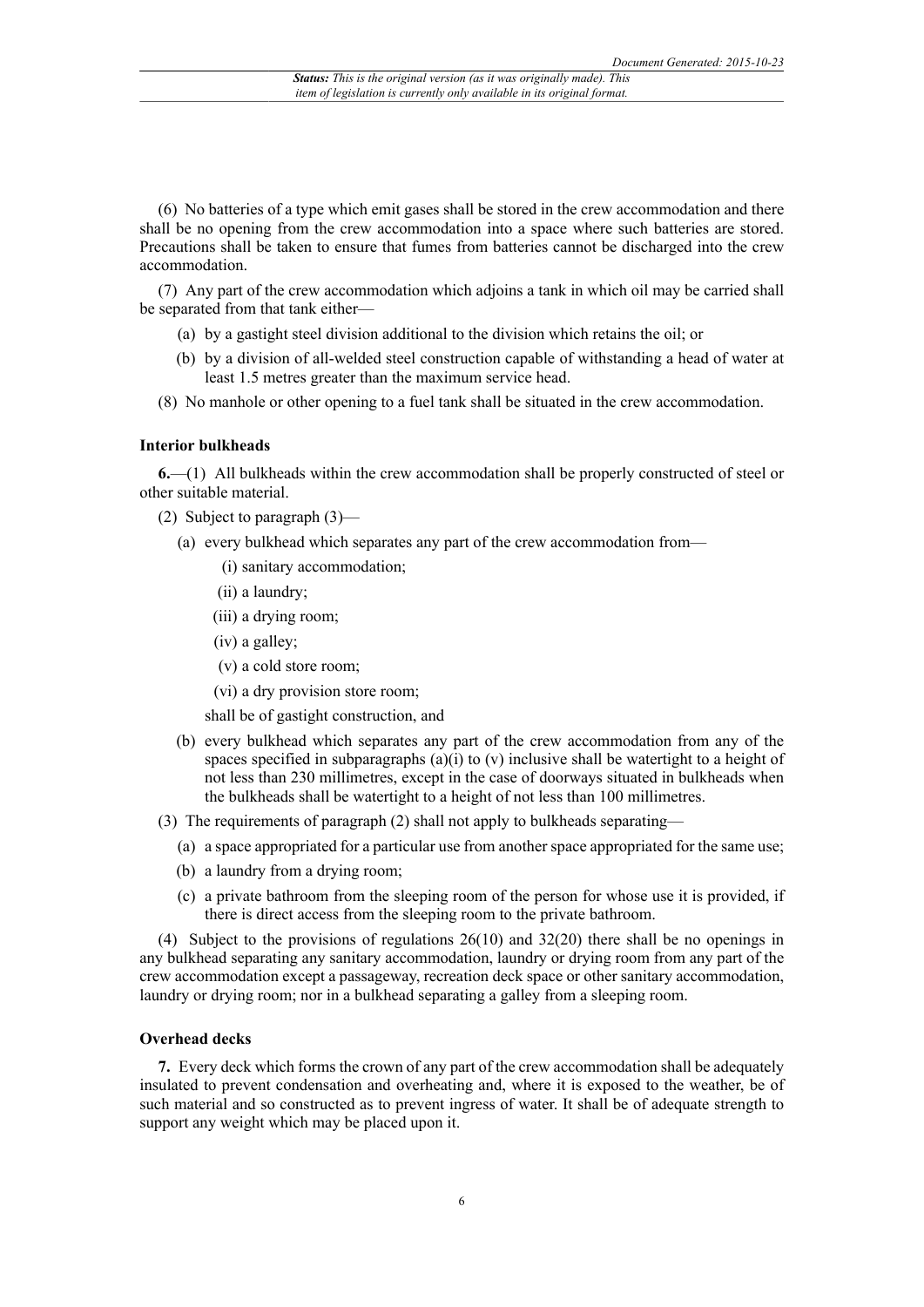#### **Floor decks**

**8.**—(1) Every deck which forms the floor of any part of the crew accommodation (in this regulation called a "floor deck") shall be properly constructed. If it is directly over an oil tank or permanent coal bunker it shall be oil tight or gastight respectively. Every floor deck shall have a surface which provides a good foothold and can be easily kept clean. Any floor covering shall be impervious to water and, if the deck is directly over an oil tank, impervious to oil.

(2) Subject to paragraph (3), every floor deck made of metal, except floor decks in sanitary accommodation, galleys, laundries and store rooms, shall be covered with a material suitable to its purpose. The material shall be properly laid and the joins where the floor meets the walls shall be rounded in such a way as to avoid crevices.

(3) On every floor deck in crew accommodation, where a fitted carpet is laid it shall be laid on a deck covering which is suitable to its purpose and shall be such that it will not readily ignite.

(4) Every floor deck in sanitary accommodation, galleys and laundries shall be covered with terrazzo, tiles or other hard material which is impervious to liquids and provides a good foothold. The covering shall be properly laid and the joins where the floor meets the walls shall be rounded in such a way as to avoid crevices.

#### **Access and escape arrangements**

**9.**—(1) Every entrance into the crew accommodation from the open deck shall be so situated and constructed as to be protected against the weather and sea to the greatest extent practicable. The entrances shall be so situated that the crew accommodation is accessible at all times and in all weathers.

(2) There shall be at least one means of access, either direct or via not more than two rooms forming part of a suite, to any sleeping room, day room, mess room, recreation room, study, office, sanitary accommodation or galley, from an enclosed passageway.

(3) Two entirely separate escape routes shall be provided for each compartment, each route leading from the compartment to a suitably sited opening (which may be a normally used entrance) on to the weather deck. The escape routes, which shall not pass through propelling machinery spaces, galleys or other spaces where the risk of injury from fire, steam or other similar cause is comparatively high shall be so arranged as to provide a ready and unimpeded means of escape from each compartment to the ship's boats, lifeboats or liferafts. Where escape routes are by way of stairways or ladderways, those stairways or ladderways shall be constructed of steel.

(4) In paragraph (3) "compartment" means all living and working spaces within the watertight or fire-resisting boundaries on any one level which are served by inter-communicating passageways.

#### **Pipes in crew accommodation spaces**

**10.**—(1) Except where no other arrangement is reasonably practicable, steam supply and exhaust pipes for steering gear, winches and similar equipment shall not pass through the crew accommodation.

(2) Where such pipes pass through the crew accommodation they shall pass through passageways only, shall be properly encased, and in the case of supply pipes—

- (a) shall be constructed of solid drawn steel or other suitable material;
- (b) shall be of a scantling sufficient to withstand the maximum pressure from the ship's boiler system;
- (c) shall have all connections made by faced flanges properly jointed; and
- (d) shall be fitted with adequate drainage arrangements.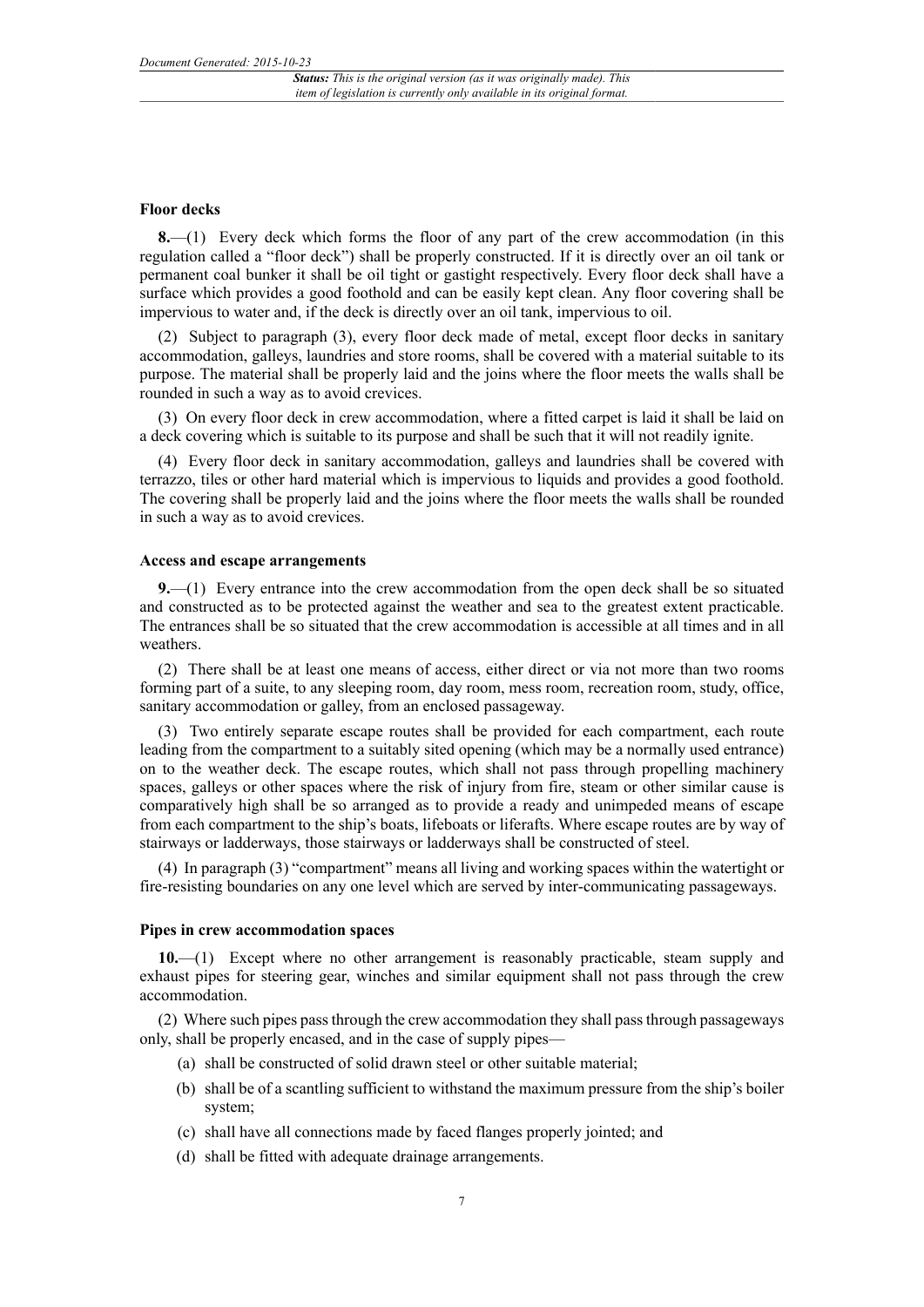(3) Steam pipes, hot water pipes and calorifiers in the crew accommodation shall be efficiently lagged wherever necessary for the protection of the crew against injury or discomfort. Cold water pipes in the crew accommodation shall be lagged where necessary for the prevention of condensation.

(4) Where any parts of ventilator trunks to cargo spaces or tanks pass through the crew accommodation, they shall be made of steel or other suitable material and be gastight.

(5) Pipes used for crew accommodation services shall be of adequate dimensions having regard to their particular purpose and, in particular, soil pipes and waste pipes shall be so constructed as to minimize the risk of obstruction and to facilitate cleaning.

(6) Soil pipes shall not pass overhead in mess rooms, sleeping rooms, dry provision store rooms, galleys or the hospital, except where it is impracticable to place them elsewhere.

(7) No soil pipe or waste pipe shall pass through drinking water tanks or other fresh water tanks.

(8) Hawse pipes shall not pass through the crew accommodation.

#### **Awnings**

**11.** Every ship for the time being regularly engaged on voyages to or within the Tropics or the Gulfs area shall be provided with—

- (a) awnings suitable to cover such area of any deck space provided pursuant to regulation 24(3) for the recreation of the crew as will, when covered with the awnings, provide a shaded area of adequate extent having regard to the number of persons in the crew and to any shade provided on that deck space by overhanging decks; and
- (b) stanchions or other suitable supports for those awnings.

#### **Heating**

**12.**—(1) Except in ships employed solely within the Tropics or the Gulfs area, all sleeping rooms, mess rooms, day rooms, recreation rooms, rooms for watching films and television, hobbies and games rooms, offices, studies, sanitary accommodation and hospitals shall be installed with a main heating system capable of ensuring that when—

- (a) the ventilation system provided for the room or crew accommodation is working so as to supply at least 25 cubic metres of fresh air per hour for each person whom the room or crew accommodation is designed to accommodate at any one time; and
- (b) the temperature of the ambient air is−1°C;

the temperature in that room or crew accommodation can be maintained at 21°C.

(2) The main heating system shall be operated by steam, hot water, or electricity, or shall be a system supplying warm air.

(3) Means for turning on or off or varying the heat emitted by a radiator or other heating device without using a tool or key shall, wherever reasonably practicable, be provided in the space in which that radiator or other device is fitted. All heating equipment shall be so constructed that its operation is not affected by the use or non-use of propelling machinery, steering gear, deck machinery, calorifiers or cooking appliances.

(4) (a) Subject to subparagraph (b) below, the crew accommodation shall be heated by means of the main heating system at all times when any members of the crew are living or working on board and the circumstances are such that heating is required.

(b) Heating by means of the main heating system need not be provided when the vessel is in port if such parts of the crew accommodation as are then in use are provided with a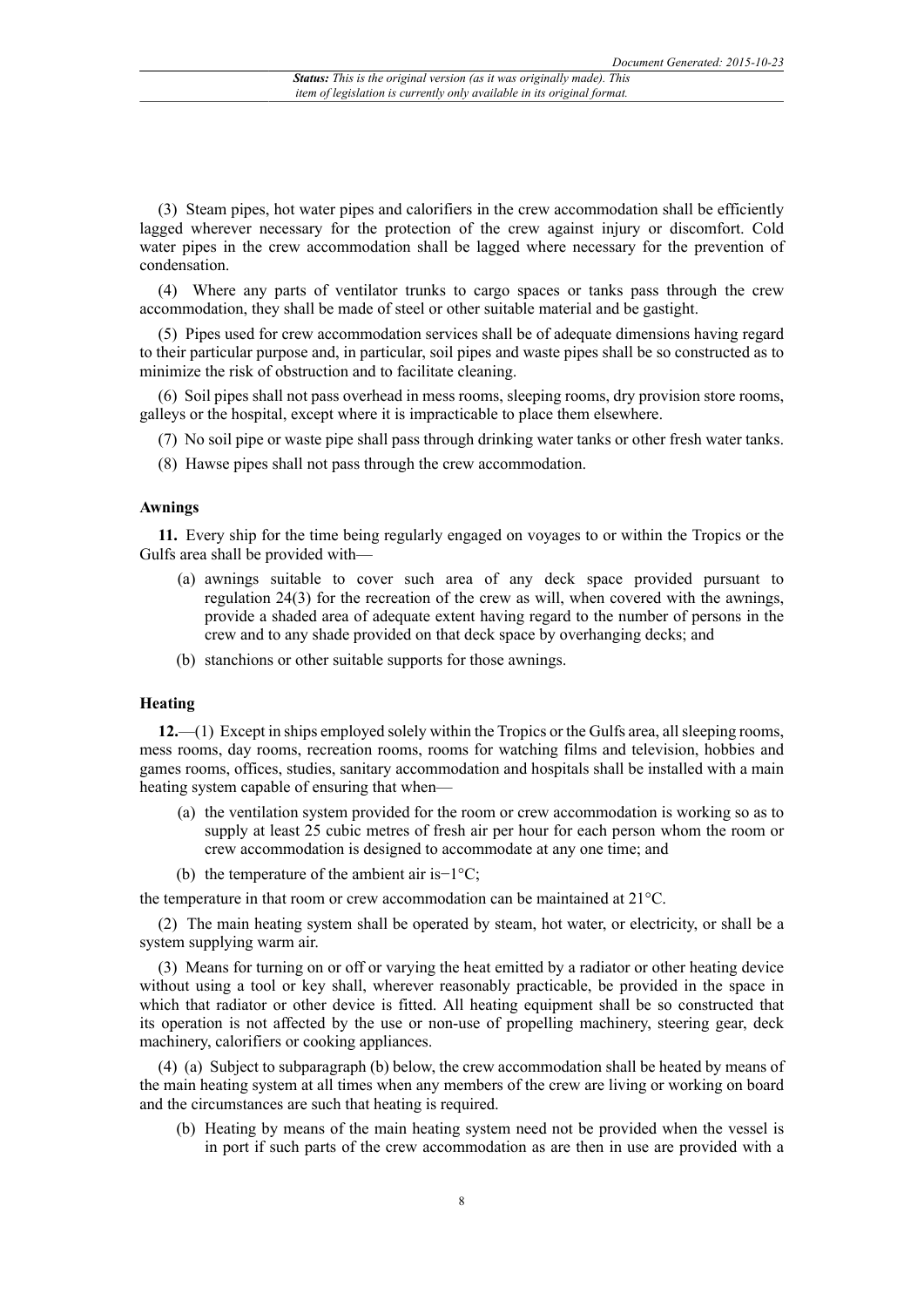safe and efficient temporary means of heating capable of ensuring the standard required by paragraph (1).

(5) Heating equipment shall be so constructed and installed, and if necessary shielded, as to avoid risk of fire or of danger or discomfort to the crew.

#### **Lighting**

**13.**—(1) In passenger ships all parts of the crew accommodation, except galleys, pantries, laundries, drying rooms, lockers, private and semi-private bathrooms and store rooms, shall wherever reasonably practicable be adequately lit by natural light.

(2) In ships other than passenger ships—

- (a) subject to paragraph (b) below, all parts of the crew accommodation except galleys, pantries, laundries, drying rooms, lockers, private and semi-private bathrooms and store rooms, shall be adequately lit by natural light; and
- (b) sanitary accommodation and passageways shall wherever reasonably practicable be adequately lit by natural light.

(3) For the purposes of paragraphs (1) and (2), "adequately lit" means lit by natural light which is bright enough in day time in clear weather to enable a person with normal sight to read an ordinary newspaper in those parts of the room or other space which are available for free movement.

(4) An electric lighting system shall be installed which is capable of supplying adequate light in all parts of the crew accommodation. Electric lights shall be so arranged as to give maximum benefit to the crew and shall include an electric reading lamp for each bed, fitted with a controlling switch at the head of the bed.

(5) An efficient alternative lighting system or an alternative supply of electrical power to the system mentioned in paragraph (4) shall be available for use when required in the crew accommodation.

(6) Any reading light provided in accordance with paragraph (4) shall—

- (a) if it is in a sleeping room, be fitted with a lamp capable of emitting at least 200 lumens; and
- (b) if it is in a hospital ward, be fitted with a lamp capable of emitting at least 400 lumens.

(7) The electric lighting in any of the following spaces, that is to say, sleeping rooms, day rooms, recreation rooms, rooms for watching films and television, hobbies and games rooms, mess rooms, hospital wards, offices, studies, sanitary accommodation, laundries, drying rooms, dry provision store rooms, cold store rooms, galleys, passageways, companionways and covered deck recreation spaces, shall be treated as adequate for the purposes of this regulation if—

- (a) when the lamps, paintwork and other surface finishes are new, the illuminance in the horizontal plane when measured at the points specified in respect of that space in the Schedule to these Regulations is steady and is maintained, subject to a tolerance of 10 per cent, at the value prescribed in that Schedule in respect of those points; and
- (b) it complies with any other requirements specified in the said Schedule in respect of that space.

#### **Ventilation**

**14.**—(1) Every enclosed space in the crew accommodation, except a cold store room, shall be provided with a ventilation system capable of maintaining the air in that space in a sufficiently pure condition for the health and comfort of the crew in all conditions of weather and climate which the ship is likely to encounter during the voyages on which she is intended to be engaged, and capable of being controlled as necessary for that purpose.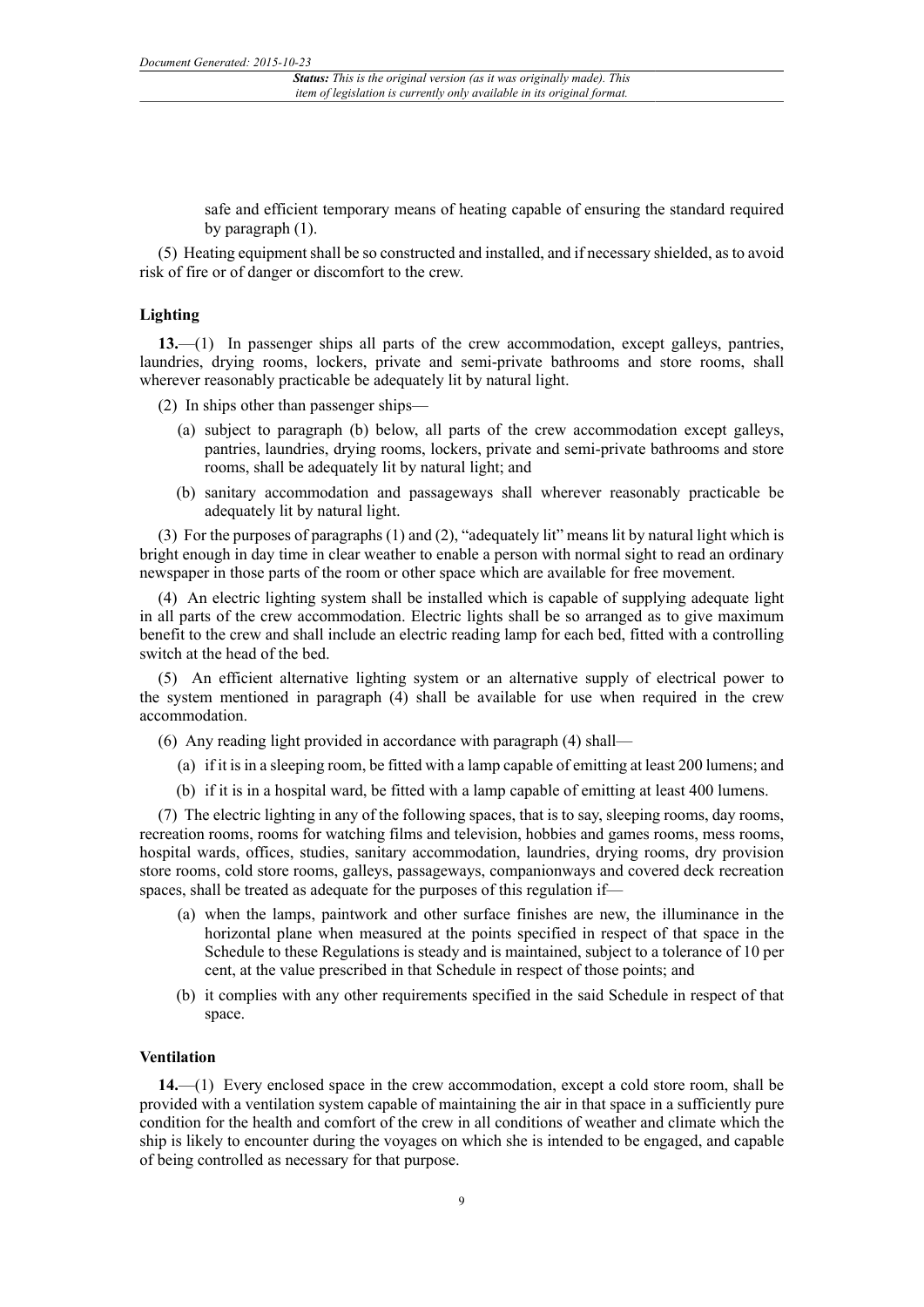(2) The said ventilation system shall be additional to any sidescuttles, skylights, companion ways, doors or other openings not intended solely for ventilation, and shall be so arranged as to keep noise levels to a minimum and not to cause undue vibration.

(3) Without prejudice to the generality of paragraph (1)—

- (a) in all foreign going ships of 1000 tons or over except those regularly employed in latitudes north of latitude 50° North or south of latitude 45° South; and
- (b) in all ships of under 1000 tons regularly engaged on voyages solely within the area of the Tropics or the Gulfs area;

the ventilation system provided for every enclosed space in the crew accommodation except a cold store room or a galley shall be an air conditioning system which shall be designed—

- (i) to maintain the air at a satisfactory temperature and relative humidity as compared with outside air conditions, and to ensure a sufficiency of air changes in all air-conditioned spaces; and
- (ii) to take account of the particular characteristics of operations at sea and not produce objectionable noises and vibrations.

(4) In ships provided with an air conditioning system, sanitary accommodation, laundries, drying rooms, changing rooms and pantries shall be provided with mechanical exhaust ventilation capable of ensuring rates of air changes sufficient for the type of accommodation for which it is provided.

(5) Without prejudice to the generality of paragraph (1), in all ships except those of under 500 tons which are either home trade ships or ships regularly employed on the coasts of New Zealand or in latitudes north of latitude 50° North or south of latitude 45° South, every enclosed space in the crew accommodation (except a cold store room) shall, if it is not ventilated by an air conditioning system, be provided with a trunked mechanical ventilation system capable of ensuring rates of air changes sufficient for the type of accommodation for which it is provided.

(6) A supply of power adequate to operate any air conditioning system or trunked mechanical ventilation system shall be provided. Any such system fitted shall be in operation at all times when any members of the crew are on board and the circumstances are such that ventilation by means of such system is required.

(7) In every ship, every enclosed space in the crew accommodation which is not ventilated either by an air conditioning system or by a trunked mechanical ventilation system shall be provided with a natural system of inlet and exhaust ventilation suitable to its purpose.

#### **Sidescuttles and windows**

**15.**—(1) Subject to paragraph (2), any sidescuttles or windows in a sleeping room, day room, mess room, recreation room or hospital ward without which the standard of lighting required for that room by regulation 13(1) or (2) would not be attained, shall, unless the room is served by an air conditioning system complying with regulation 14, be of the opening type; if the room is served by such an air conditioning system then only 50 per cent of such sidescuttles or windows need be of the opening type.

(2) No sidescuttle or window shall be of the opening type if it is required by other regulations under the Merchant Shipping Act 1995 to be of the non-opening type.

(3) Where the application of paragraph (2) precludes the use of natural ventilation, then where natural ventilation or trunked mechanical ventilation is required by regulation 14, there shall instead be required a trunked mechanical ventilation system or an air conditioning system respectively.

(4) In every ship of 3,000 tons or over every sidescuttle shall be at least 300 millimetres in diameter.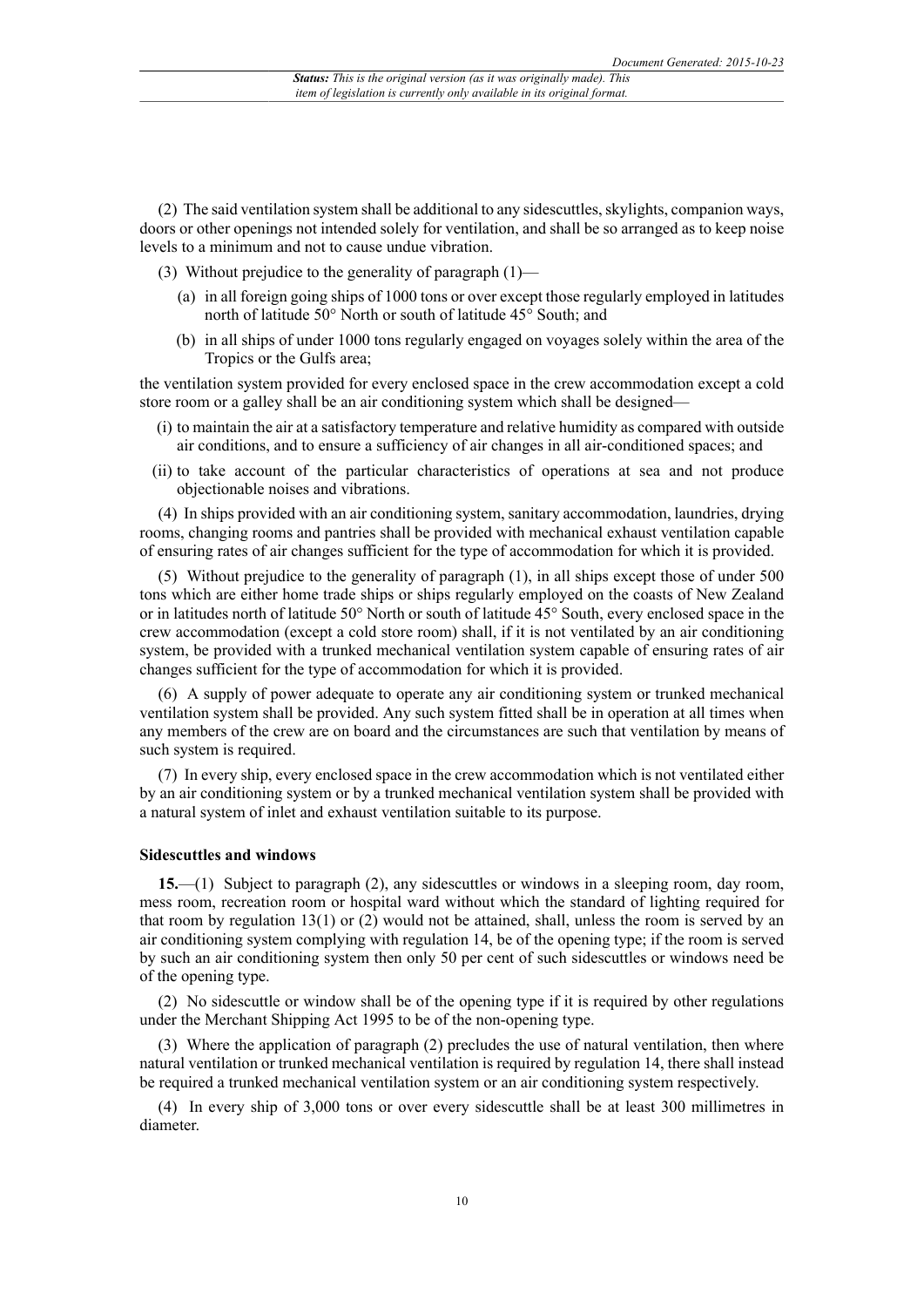#### **Drainage**

**16.—(1)** The crew accommodation shall be efficiently drained. In particular—

- (a) drainage pipes and channels shall be provided wherever necessary to clear water shipped from the sea; and
- (b) in order to preclude effluvia from the crew accommodation, the soil and other waste water drainage system shall be so arranged and fitted with such water seals, air vents and storm valves as are necessary to prevent siphonage or blow-back.

(2) Each space in the sanitary accommodation (except private bathrooms) and each laundry shall be served by one or more scuppers which do not serve any space other than sanitary accommodation or another laundry. The scuppers shall be at least 50 millimetres in diameter, and shall be placed wherever water is likely to collect on the floor.

(3) There shall be no drainage into sanitary accommodation from any source outside that accommodation except other sanitary accommodation.

#### **Interior finishes**

**17.**—(1) The interior walls and ceilings of all parts of the crew accommodation shall be painted or covered with a suitable material. Paint shall be white or light in colour.

(2) Paints, varnishes and other surface materials which have a nitro-cellulose or other highly flammable base shall not be used in the crew accommodation.

(3) Upholstered parts of furniture and fittings shall be made of polished hardwood or of a smooth, rust-proof material, impervious to dirt and moisture, which is not likely to warp, crack or become corroded.

(4) Wooden parts of the furniture and fittings and any panelling or other wooden surfaces in the crew accommodation shall be finished externally with paint or varnish or by some other suitable means.

(5) All paints, varnish and other surface finishes in the crew accommodation shall be such that they can easily be kept clean.

(6) The interior of the crew accommodation and all furniture and fittings in it shall be so made, fitted and arranged as not to be likely to harbour dirt or vermin.

#### **Marking**

**18.**—(1) Every sleeping room in the crew accommodation shall be marked on the inside with a marking "Certified for (number) seamen", the number to be inserted being the maximum number of seamen who may be accommodated in the room in accordance with these Regulations.

(2) All such markings shall be—

- (a) made in clear characters;
- (b) at a readily visible position on the ship's structure; and
- (c) cut into the structure or marked in some other equally permanent way.

#### **Sleeping rooms**

**19.**—(1) Unless the circumstances are such that no members of the crew are required to sleep on board, sleeping rooms shall be provided for the crew.

(2) An individual sleeping room shall be provided for each adult member of the crew, where the size of the ship, the activity on which it is to be engaged and its layout makes this practicable.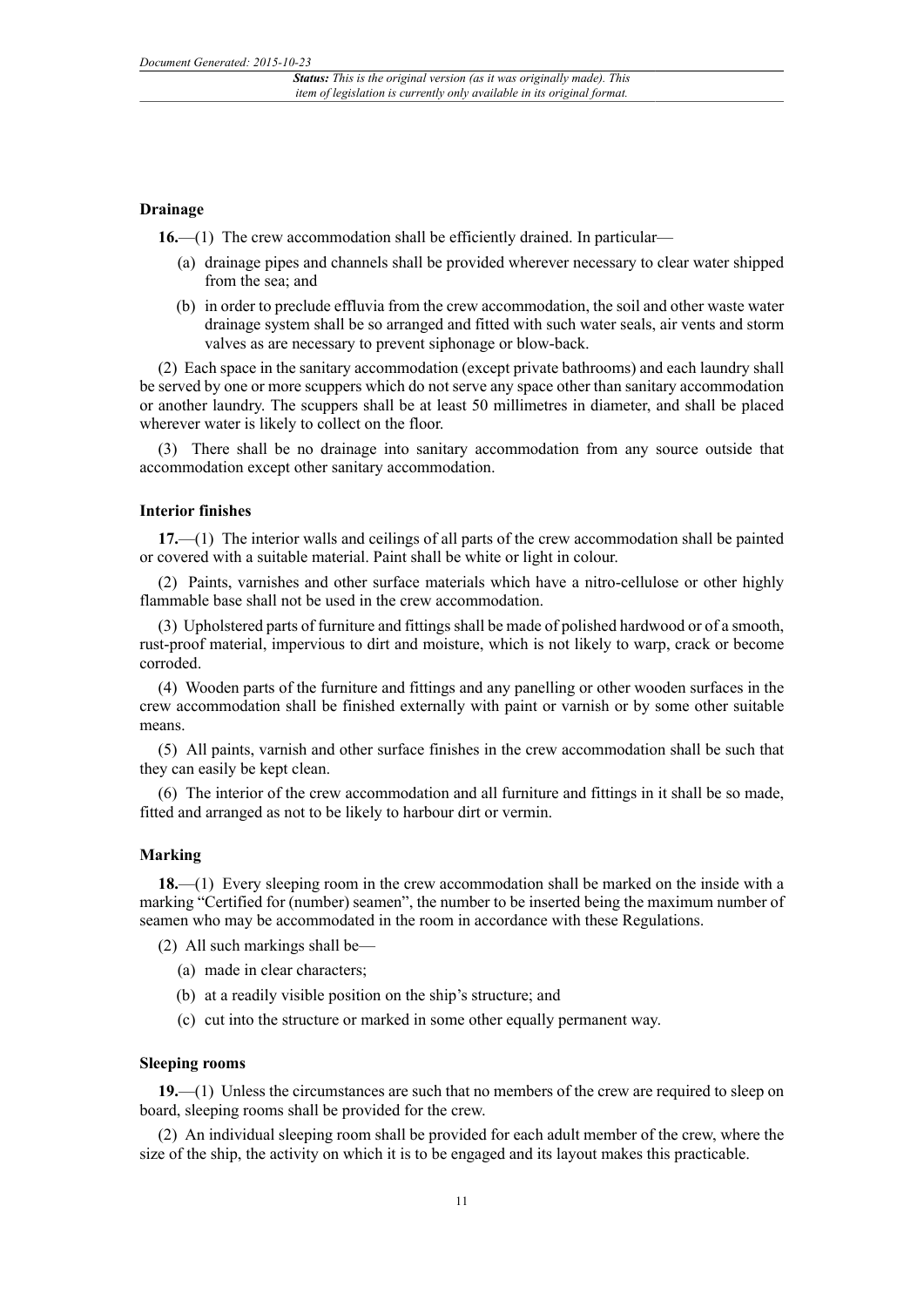(3) Each of the following groups of persons shall be provided with sleeping rooms separate from those provided for the other groups—

- (a) officers;
- (b) petty officers;
- (c) cadets;
- (d) ratings of the deck department other than petty officers;
- (e) ratings of the engine room department other than petty officers;
- (f) ratings of the catering department other than petty officers;

provided that in relation to ships in which general purpose ratings are employed, subparagraphs (d) and (e) shall not apply and ratings of those two groups shall be counted as one group.

(4) The maximum number of persons who may be accommodated in sleeping rooms shall be as follows—

- (a) officers—one person per room;
- (b) cadets—wherever practicable, one person per room, but not more than two persons per room;
- (c) petty officers—wherever practicable one person per room, but not more than two persons per room;
- (d) other ratings—
	- (i) in ships other than passenger ships, not more than two persons per room;
	- (ii) in passenger ships, not more than four persons per room:

provided that when more than one person is accommodated in a sleeping room they shall be members of the same watch.

- (5) In ships other than passenger ships—
	- (a) the minimum floor area provided for a single-berth sleeping room for ratings shall be as follows—
		- (i) in ships of under 3,000 tons, 3.75 square metres;
		- $(iii)$  in ships of 3,000 tons or over but under 10,000 tons, 4.25 square metres;
		- (iii) in ships of 10,000 tons or over, 4.75 square metres;
	- (b) the minimum floor area provided per person in a two-berth sleeping room for ratings shall be as follows—
		- (i) in ships of under 3,000 tons, 2.75 square metres;
		- (ii) in ships of  $3,000$  tons or over but less than  $10,000$  tons,  $3.25$  square metres;
		- (iii) in ships of 10,000 tons or over, 3.75 square metres.
- (6) In passenger ships—
	- (a) the minimum floor area provided in a single-berth sleeping room for ratings shall be 3.75 square metres;
	- (b) the minimum floor area provided per person in a two, three or four-berth sleeping room for ratings shall be as follows—
		- (i) in ships of under 3,000 tons, 2.35 square metres; and
		- (ii) in ships of 3,000 tons or over, 3.00 square metres.

(7) Where practicable, in ships of 3,000 tons or over, a day room adjoining his sleeping room shall be provided for—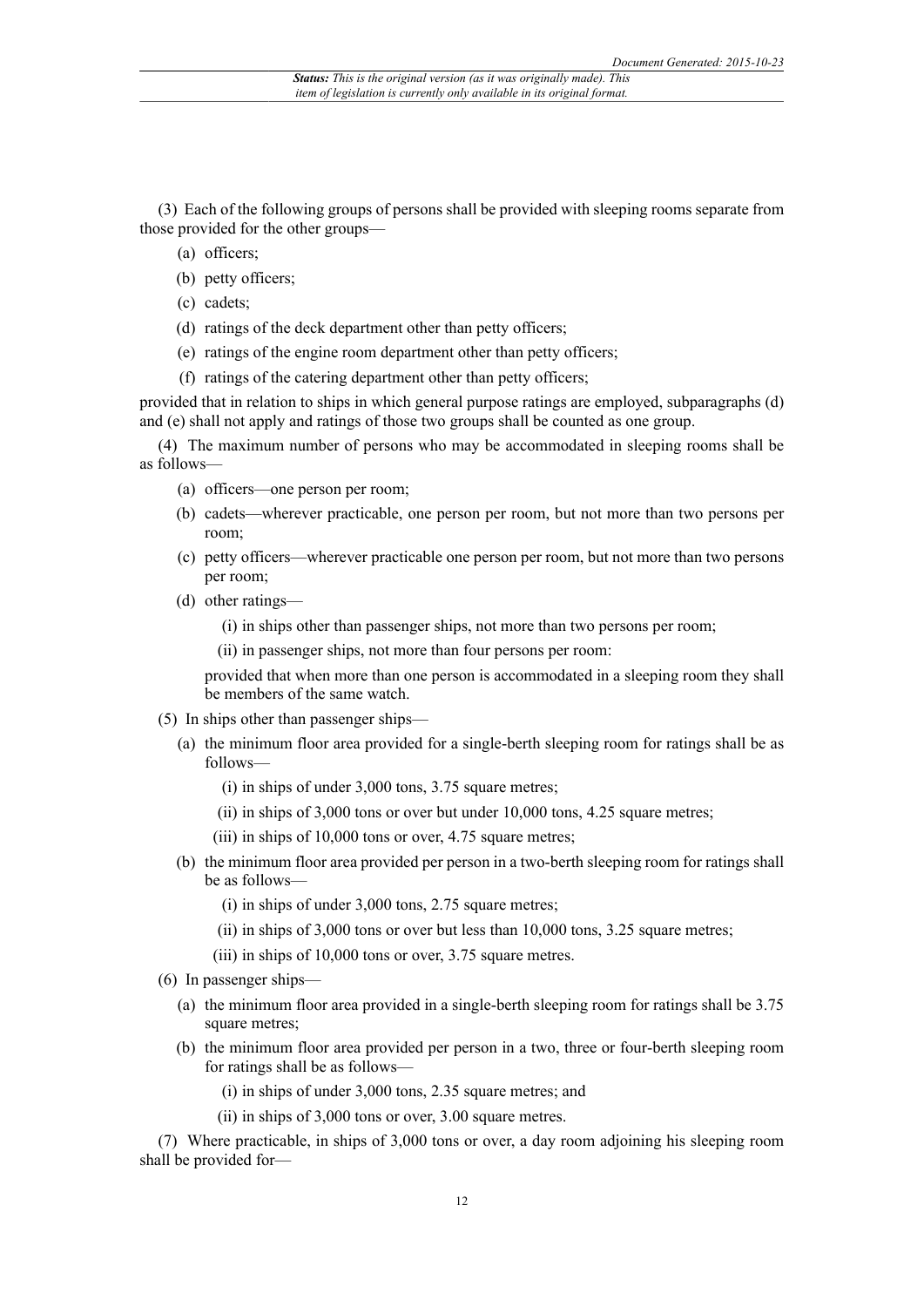- (a) the Chief Officer; and
- (b) the Chief Engineer.

(8) In sleeping rooms for officers and cadets for whom no separate day room is provided the minimum floor area provided shall be as follows—

- (a) in the case of a sleeping room where two cadets are accommodated—
	- (i) in ships of under 3,000 tons, 10.0 square metres;
	- $(iii)$  in ships of 3,000 tons or over, 12.0 square metres; and
- (b) in any other case—
	- (i) in ships of under 3,000 tons, 6.50 square metres;
	- (ii) in ships of 3,000 tons or over, 7.50 square metres.

(9) In sleeping rooms for officers and cadets for whom a separate day room is provided the minimum floor area provided shall be—

- (a) in the case of a sleeping room where two cadets are accommodated, the minimum floor area required for ratings in paragraph (5)(b); and
- (b) in any other case, the minimum floor area required for ratings in paragraph (5)(a).

(10) In determining the floor area of a room for the purpose of this regulation spaces occupied by berths, lockers, seats or chests of drawers and other furniture shall be included in the measurement of the floor area but spaces which by reason of their small size or irregular shape cannot accommodate furniture and do not contribute to the area available for free movement shall not be so included.

(11) The sleeping room of the First or only Radio Officer shall be situated as near as practicable to the radio room.

#### **Beds**

**20.**—(1) Every sleeping room shall be fitted with a bed for each person accommodated in the room.

(2) The framework of each bed, and its leeboards or lee rails, if any, shall be constructed of metal or some other material which is hard, smooth and unlikely to become corroded. If the bed is constructed of tubular frames, the frames shall be completely sealed.

(3) There shall be unobstructed access to at least one side of each bed.

(4) Where beds abut upon each other, they shall be separated by rigid screens made of wood or other suitable opaque material. Beds shall not be arranged in tiers of more than two.

(5) Beds shall not be fitted fore-and-aft along the ship's side unless the size of the room is such that it is impracticable to fit them elsewhere. Where beds are fitted along the ship's side, they shall be in single-tier, except in a room in which there is no sidescuttle or in which any sidescuttle fitted is fitted clear of the beds.

(6) (a) The distance from the bottom of the mattress of every bed to the floor of the room shall be at least 305 millimetres.

(b) In every double-tier bed the upper berth shall be placed approximately midway between the bottom of the lower berth and the lower side of the deckhead beams, or the ceiling if fitted below those beams.

(7) The minimum inside dimension of beds shall be adequate to accommodate mattresses of a size not less than 1.98 metres by 800 millimetres.

- (8) Every bed shall be fitted with either—
	- (a) a spring bottom or spring under-mattress and a top mattress of a material which will resist damp and is unlikely to harbour vermin; or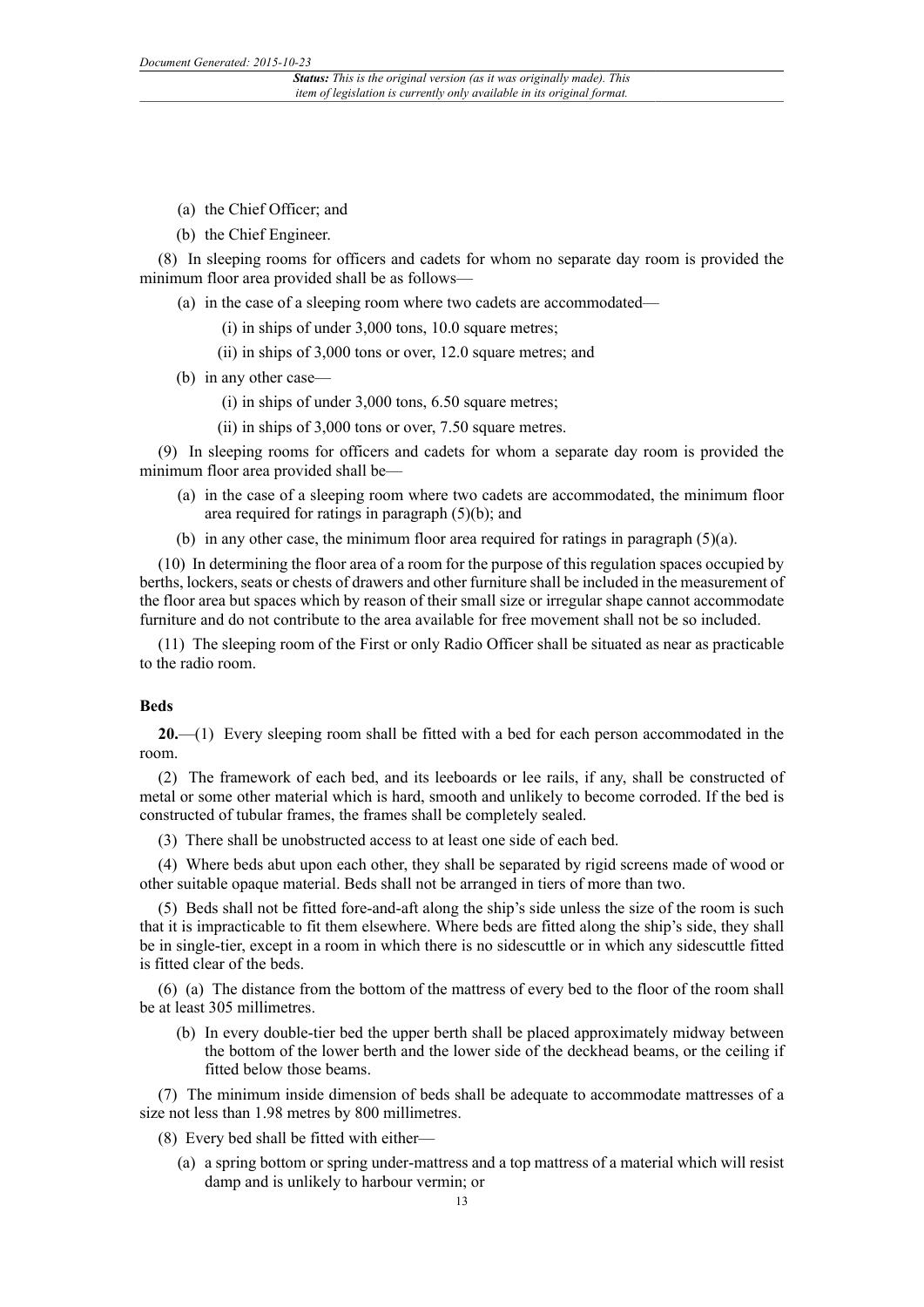(b) a suitable resilient mattress fitted on a suitably ventilated base.

(9) A bottom of wood, canvas or dust-proof material shall be fitted to the upper berth of every double-tier bed.

(10) Leeboards or lee rails shall be fitted to the upper berth of every double-tier bed.

(11) Where a double-tier bed is fitted, a suitable portable ladder shall be supplied for access to the upper berth. The ladder shall be so constructed that it hooks on to the lee rail to prevent any slipping when in use. Suitable provision shall be made for its safe stowage when not in use.

#### **Furniture and fittings in sleeping rooms**

**21.**—(1) Every sleeping room shall be so planned and equipped as to ensure reasonable comfort for the occupants and to facilitate tidiness.

- (2) Sleeping rooms for ratings shall be provided with the following minimum equipment—
	- (a) for each occupant of the room—
		- (i) a clothes locker or wardrobe which shall be at least 1.7 metres high and have an internal sectional area of at least 0.2 square metres; the locker or wardrobe shall be fitted with a shelf not less than 230 millimetres and not more than 380 millimetres below its top, with a rod for clothes hangers and with a secure lock or hasp for a padlock;
		- (ii) a drawer having a capacity of at least 0.056 cubic metres;
		- (iii) a comfortable seat;
		- (iv) at least one coat hook in addition to any coat hooks which may be fitted in a locker or wardrobe;
	- (b) a table or desk or a sliding leaf or top fitted to a chest of drawers and suitable for writing at;
	- (c) a mirror, a cabinet for toilet requisites, a razor socket and strip light fixed on or adjacent to such mirror and cabinet;
	- (d) a book rack;
	- (e) a curtain, blind or jalousie for each sidescuttle or window;
	- (f) a curtain fitted to each berth, unless the room accommodates only one person;
	- (g) in ships of under 25,000 tons, a carpet runner at the side of each bed or tiers of beds as the case may be;
	- (h) in ships of 5,000 tons or over other than passenger ships, a washbasin, unless a washbasin is fitted in a private or semi-private bathroom provided for the occupants of that sleeping room; and
	- (i) a splash back plate or other means of protection for the wall above the washbasin (if any).

(3) Every sleeping room for a petty officer shall be provided with the following minimum equipment in addition to the equipment specified in paragraph (2)—

- (a) a second drawer having a capacity of at least 0.056 cubic metres;
- (b) a rack suitable for holding—
	- (i) a tumbler; and
	- (ii) one drinking water bottle, except in a sleeping room in which a supply of drinking water is laid on.

(4) In every sleeping room in which more than one rating is accommodated, every drawer shall be fitted with a secure lock or hasp for a padlock.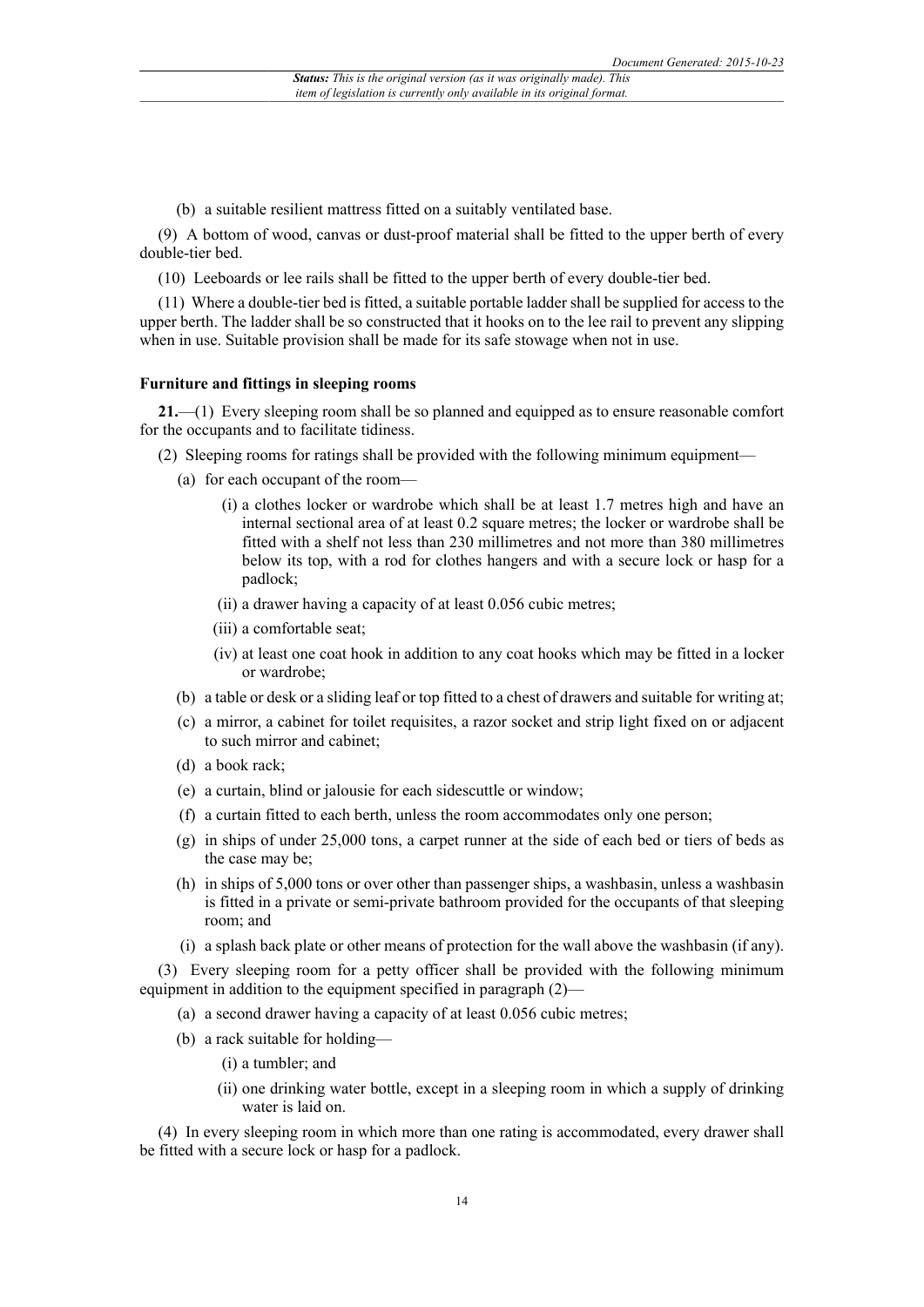(5) Subject to the provisions of paragraph (6), every sleeping room for an officer shall be provided with the following minimum equipment—

- (a) a wardrobe which shall be at least 1.68 metres high and have an internal sectional area of at least 0.30 square metres;
- (b) at least three drawers having a total capacity of 0.28 cubic metres;
- (c) a chair with arm rests;
- (d) at least two coat hooks in addition to any coat hook which may be fitted in the wardrobe;
- (e) (i) a settee at least 1.83 metres long; or
	- (ii) if such a settee cannot be accommodated in the room without inconveniencing the occupant, a fully upholstered easy chair with closed arms;
- (f) a writing desk fitted with drawers additional to those specified in subparagraph (b);
- (g) (i) a book case if the room accommodates a Chief Officer or Chief or Second Engineer in any ship, or a First Radio Officer in a passenger ship; or
	- (ii) a book case or book rack if the room accommodates some other officer;
- (h) a curtain, blind or jalousie fitted to each sidescuttle or window;
- (i) a mirror suitable for toilet purposes;
- (j) a cabinet for toilet requisites with a razor socket and strip light fixed on or adjacent to it or to the mirror;
- (k) a rack suitable for holding—
	- (i) a tumbler; and
	- (ii) a drinking water bottle, except in a sleeping room in which a supply of drinking water is laid on;
- (l) in ships of 5,000 tons or over other than passenger ships, a washbasin, unless a washbasin is fitted in a private or semi-private bathroom provided for the occupant of that sleeping room;
- (m) a splash back plate or other means of protection for the wall above the washbasin (if any).

(6) Any of the equipment referred to in paragraph  $(5)(e)$ ,  $(f)$  and  $(g)$  may, instead of being provided in the officer's sleeping room, be provided in a day room appropriated for his exclusive use.

(7) Any of the equipment referred to in paragraphs  $(2)(c)$ ,  $(3)(b)$  or  $(5)(i)$ ,  $(k)$  and  $(l)$  may, instead of being provided in a sleeping room accommodating one person, be provided in a private bathroom appropriated for his use.

(8) Sleeping rooms for cadets shall so far as is reasonably practicable be provided with the equipment required by paragraph (5) to be provided for officers, provided that any of the equipment referred to in paragraph  $(5)(e)$ , (f) and (g) may, instead of being provided in the cadet's sleeping room, be provided in a day room or study appropriated for the exclusive use of cadets.

(9) No locker intended to contain food shall be fitted in any sleeping room.

#### **Mess rooms**

**22.**—(1) Unless the circumstances are such that no members of the crew are required to mess on board, mess rooms shall be provided for the crew; each mess room shall be large enough to accommodate the greatest number of persons likely to use it at any one time.

(2) Mess rooms shall be separate from sleeping rooms, provided that in ships of under 300 tons a mess room, if not combined with a galley, may be combined with sleeping accommodation if it is impracticable to provide a separate mess room.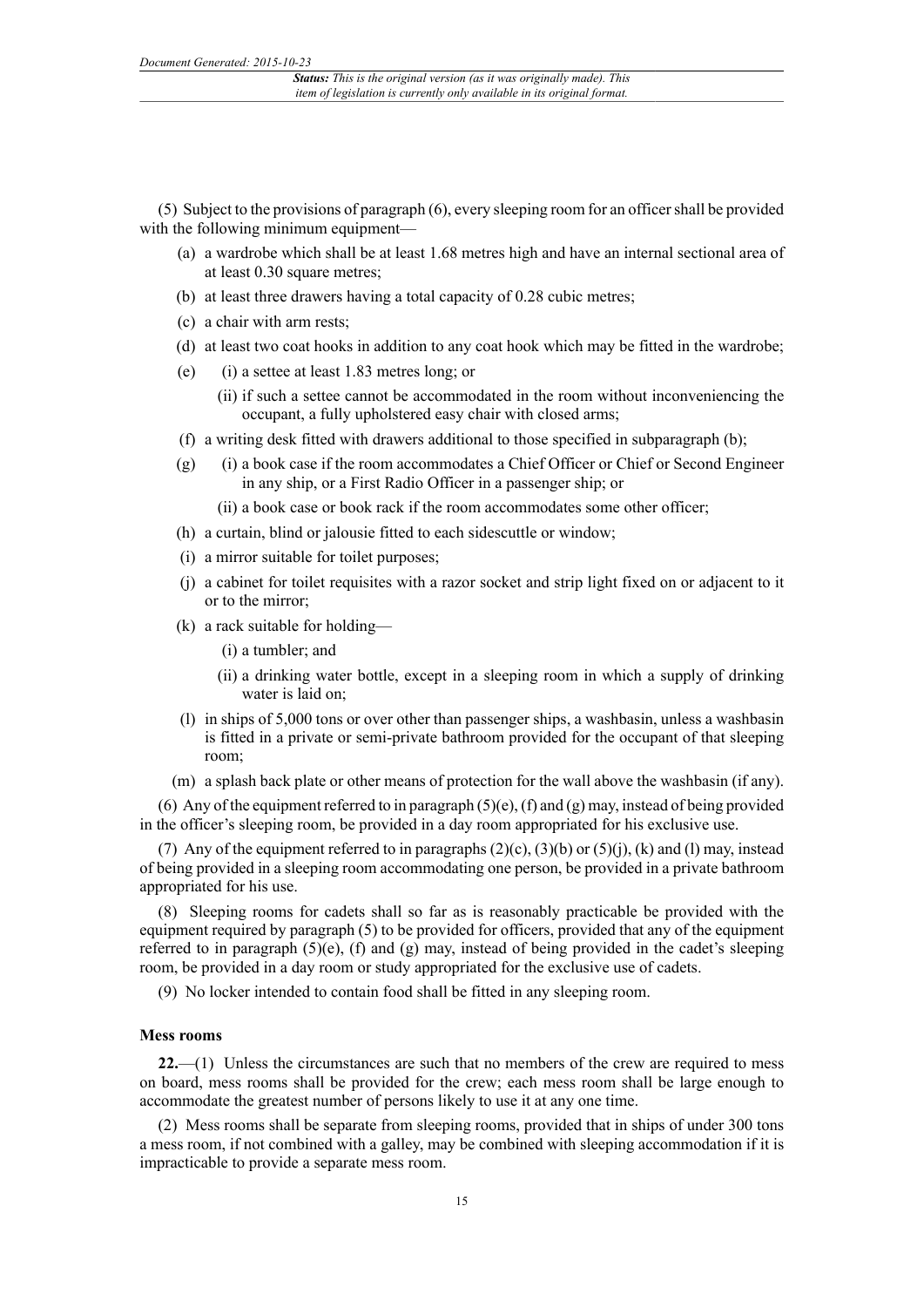(3) In every ship of 500 tons or over, each of the following groups of persons shall be provided with a mess room separate from that provided for any other group—

- (a) officers;
- (b) ratings.

(4) Unless the officers are accommodated in widely separated parts of the ship the mess room provided pursuant to paragraph (3) for officers shall be a single mess room for the use of all officers.

(5) In every ship of 1,000 tons or over the mess rooms provided pursuant to paragraph (3) for the following groups of ratings, that is to say—

- (a) petty officers of the deck department;
- (b) petty officers of the engine room department;
- (c) other ratings of the deck department;
- (d) other ratings of the engine room department;

shall consist of—

- (i) four separate mess rooms, one for use by each group; or
- (ii) a combined mess room to be shared by two groups and two separate mess rooms for use by the other two groups; or
- (iii) two combined mess rooms, each to be shared by two groups; or
- (iv) a single mess room for use by all four groups:

provided that a combined mess room for use by two groups shall not be shared by petty officers of one department and other ratings of the other department, but may be shared by any other two groups.

(6) In every ship of 5,000 tons or over which either is a foreign going ship or is a home trade ship with a catering department of more than five persons, a separate mess room shall be provided for use by ratings of the catering department, except where the mess room provided for ratings of other departments is the single mess room referred to in paragraph  $(5)(d)(iv)$ .

(7) Where no separate mess room is provided for ratings of the catering department, messing accommodation shall be provided for them in the mess rooms provided for ratings of other departments.

(8) Cadets shall be provided with a separate mess room or with messing accommodation in the officer's mess room.

(9) The floor area of every mess room shall be not less than 1 square metre per person for as many persons as are likely to use the room at any one time for messing.

#### **Furniture and fittings in mess rooms**

**23.**—(1) Every mess room shall be provided with sufficient tables to allow a table space of at least 510 millimetres per person, measured along the edge of a table, for as many persons as are likely to use the room at any one time.

(2) Each table shall be at least—

- (a) 610 millimetres wide if seats are provided on both sides of the table; or
- (b) 380 millimetres wide if seats are provided only on one side of the table.

(3) One seat per person shall be provided for as many persons as are likely to use the room at any one time. The seats shall consist of a single chair or, in the case of seats placed directly alongside a bulkhead or the ship's side, of single chairs or settees. Chairs shall be fitted with arm rests unless chairs with arm rests are available in a separate recreation room for the persons using the mess room. Settees shall be at least 380 millimetres wide and shall have upholstered or padded seats.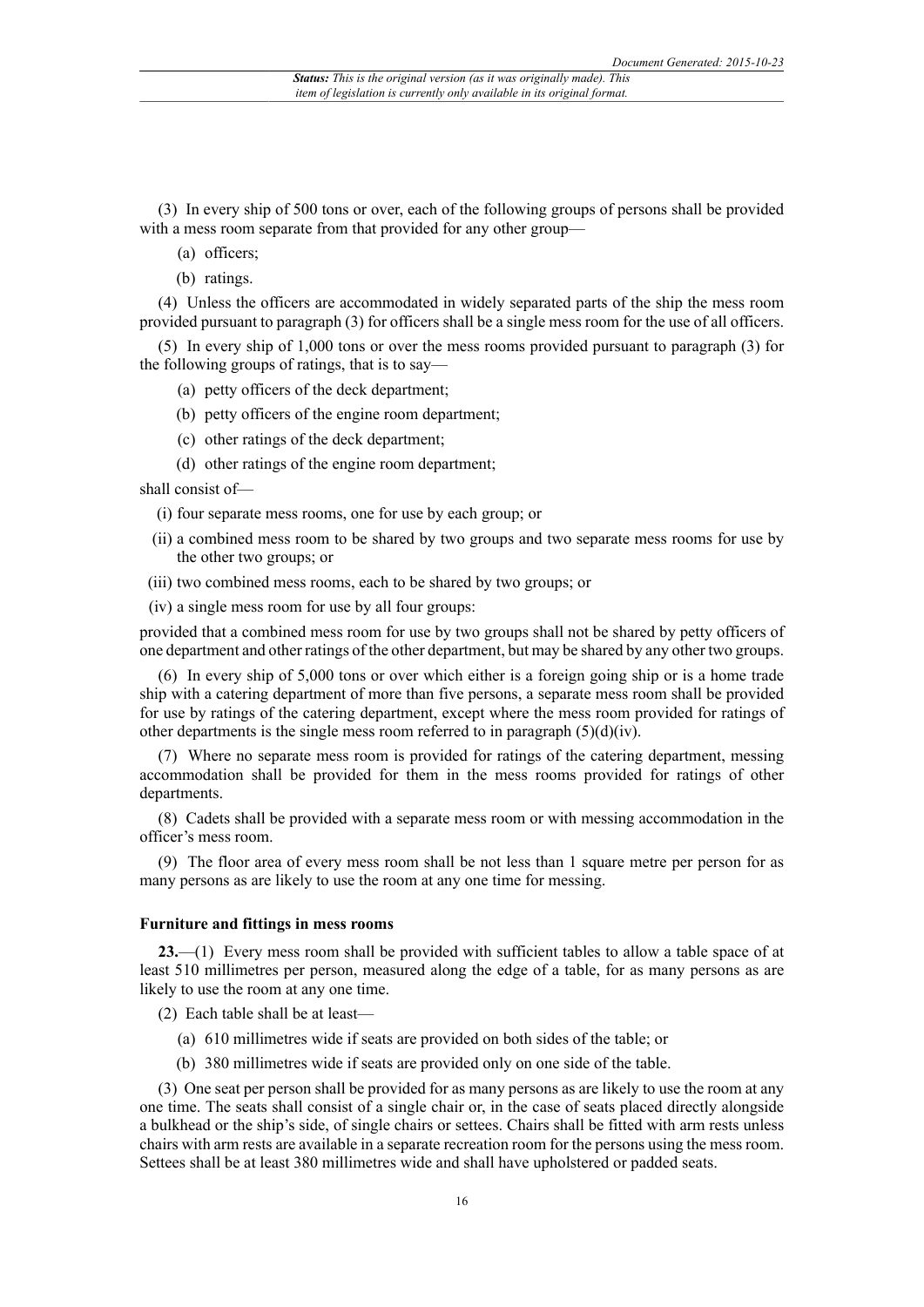(4) (a) Every mess room provided for persons who do not provide their own food shall be provided with adequate stowage space for mess utensils in a sideboard, dresser or in separate lockers.

- (b) Every mess room provided for persons who do provide their own food shall be fitted with a storage locker for each person likely to use the room. Each such storage locker shall be—
	- (i) large enough to contain one person's mess utensils and supply of food;
	- (ii) fitted with a secure lock or hasp for a padlock;
	- (iii) so fitted as to be clear of the floor by at least 300 millimetres; and
	- (iv) adequately ventilated.

Lockers provided in pursuance of this paragraph may be fitted either in the mess room or in a suitable place readily accessible from it.

(5) In ships of 500 tons or over the following equipment or its equivalent shall be fitted in, or in a suitable space adjacent to, every mess room and shall be readily accessible at all times by the crew using the mess room—

- (a) a dresser or sideboard (which may be the dresser or sideboard referred to in paragraph (4)  $(a)$ );
- (b) a refrigerator;
- (c) a hot press (except in ships of under 1,000 tons);
- (d) a sink;
- (e) a supply of cold drinking water;
- (f) a means of heating drinking water for hot beverages; and
- (g) an electric toaster.

(6) The equipment referred to in paragraph (5) shall be adequate in size for the number of persons using the mess room.

#### **Recreation spaces**

**24.**—(1) Recreation rooms, conveniently situated and appropriately furnished, shall be provided for officers and ratings. Where these are not provided separately from the mess rooms the latter shall be planned, furnished and equipped to give recreational facilities. Furnishings for recreation accommodation shall as a minimum include a bookcase and facilities for reading, writing and, where practicable, for games.

(2) In every ship of 8,000 tons or over the following shall be provided for the crew—

- (a) facilities for watching films and television;
- (b) a separate hobbies and games room; and
- (c) where practicable, a swimming pool.

(3) In every ship, deck space permanently reserved for the use of the crew for recreational purposes shall be provided on an open deck. The space shall be adequate in area having regard to the number of persons in the crew and the size of the ship.

#### **Offices**

**25.**—(1) In every ship of 3,000 tons or over two appropriately furnished rooms shall be provided solely for use as offices.

(2) One of those offices shall be appropriated for use by all the officers of the deck department; and the other shall be appropriate for use by all the officers of the engine room department.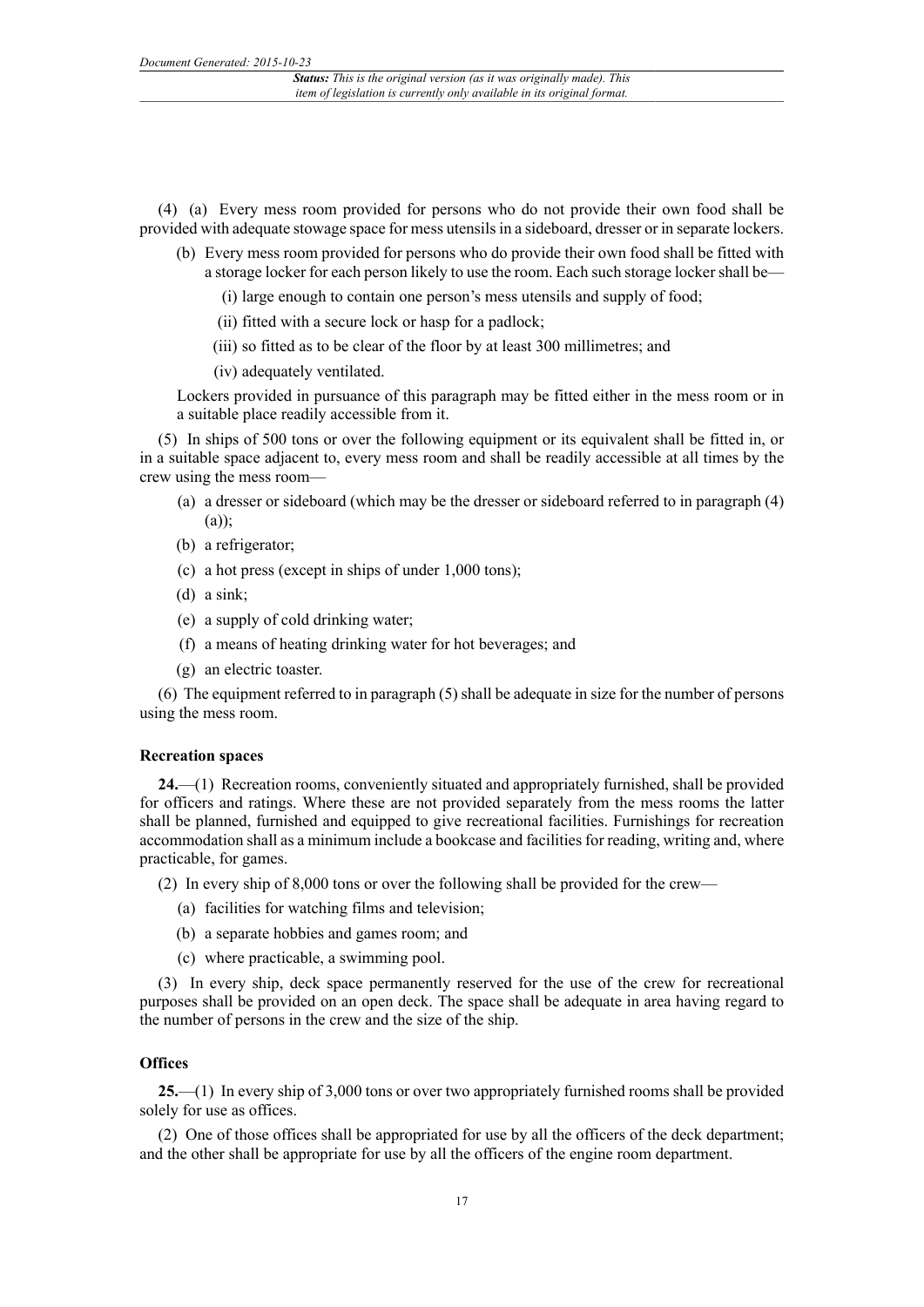#### **Sanitary accommodation**

**26.**—(1) The following private and semi-private bathrooms shall be provided for officers—

- (a) in ships of 5,000 tons or over but less than 15,000 tons at least five officers' sleeping rooms shall be provided with adjoining private bathrooms for the use of the officers occupying those sleeping rooms;
- (b) in ships of 15,000 tons or over every officer's sleeping room shall be provided with an adjoining private bathroom for the use of the officer occupying that sleeping room;
- (c) without prejudice to (a), in ships of 10,000 tons or over but less than 15,000 tons, every officer's sleeping room which is not provided with an adjoining private bathroom shall have a semi-private bathroom appropriated to it; that bathroom shall comply with the requirements of paragraph (3) as regards semi-private bathrooms for officers.

(2) In ships of 25,000 tons or over, other than passenger ships, every rating's sleeping room which is not provided with a private bathroom shall have a semi-private bathroom appropriated to it. These semi-private bathrooms shall not be shared by petty officers and other ratings.

(3) Every semi-private bathroom shall be situated either in an inter-communicating compartment between the sleeping rooms of the two persons for whose use it is appropriated or, if the bathroom is for ratings, it may be situated opposite or approximately opposite the entrance or entrances to their sleeping room or rooms.

(4) (a) Every semi-private bathroom shall be fitted with a bath or shower, a water closet pedestal and other items specified in paragraph (22) and, unless a wash basin is provided in each sleeping room for which the bathroom is appropriated, with a wash basin.

(b) Every private bathroom shall be fitted with a bath or shower, a water closet pedestal, a wash basin and other items specified in paragraph (22).

(5) Sanitary accommodation shall be provided for the use of those members of the crew for whom no private or semi-private sanitary accommodation is provided; the accommodation provided shall consist of separate accommodation for each of the following groups—

- (a) officers and cadets;
- (b) ratings; and
- (c) female staff.

(6) (a) For each group listed in paragraph (5), there shall be provided for every six persons or fewer, one bath or shower, one washbasin, one mirror suitable for toilet purposes and one water closet in the sanitary accommodation.

(b) In determining the quantity of this equipment for the purposes of sub-paragraph (a) above, no account shall be taken of any equipment provided in a permanent hospital.

(7) The minimum number of water closets provided in ships of—

- (a) 500 tons or over but under 800 tons, shall be three;
- (b) 800 tons or over but under 3,000 tons, shall be four;
- (c) 3,000 tons or over, shall be six; and

water closets additional to those required by the preceding paragraphs shall be provided where necessary to make up the number required by this paragraph. The water closets provided pursuant to paragraph (24) may be taken into account for the purpose of determining these numbers.

(8) Sanitary accommodation provided pursuant to paragraph (5) shall be situated close to the sleeping rooms of the persons for whose use it is provided.

(9) Baths and showers provided for one group of persons shall be situated in or adjacent to a room containing the washbasins provided for that group.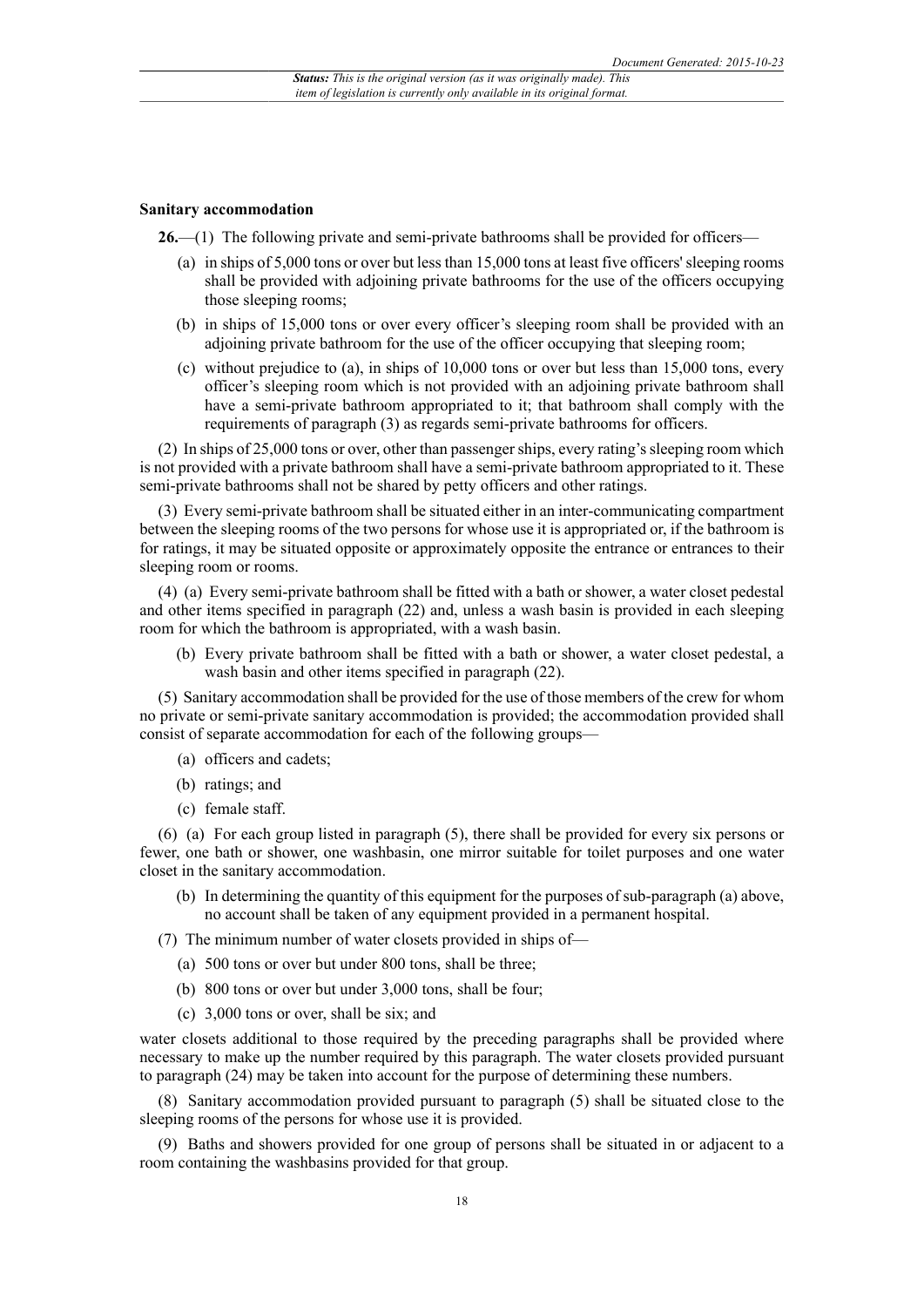(10) Access to sanitary accommodation provided pursuant to paragraph (5) shall where reasonably practicable be from a passageway and shall not be from a mess room or sleeping room, except where sanitary accommodation is provided for the exclusive use of the occupants of not more than two sleeping rooms accommodating not more than four persons in all, where access to it may be directly from those sleeping rooms.

(11) Every washbasin, bath and shower tray shall be—

- (a) made of a suitable material with a smooth and impervious surface not likely to crack, flake or corrode; and
- (b) fitted with an efficient and hygienic discharge system and in particular the waste-pipe shall be fitted in a way which will minimize the risk of obstruction and facilitate cleaning.
- (12) Every wash basin, shower and wash space shall be of a suitable size.

(13) Screening to ensure privacy shall be provided for any bath or shower which is in the same room as any washbasin or other bath or shower unless the room is a private or semi-private bathroom. The screening shall be made of a robust and opaque material and shall be rigid on at least three sides of every bath or shower. Wherever reasonably practicable the space screened shall be large enough for a person to undress in it in comfort.

(14) Every bath and shower shall be provided with a handrail, grating or mat. Except in private or semi-private bathrooms the showers shall be provided with kerbs and individual drainage.

- (15) (a) Hot and cold fresh water shall be laid on to all washbasins, baths and showers.
	- (b) The hot water shall be at a constant temperature of at least  $66^{\circ}$ C and shall be heated by thermostatically controlled calorifiers of adequate capacity or by some equally safe and efficient means.
	- (c) Every shower shall be provided with an anti-scalding mixing valve which shall be set in such a way that the temperature of the shower water can be varied by the person using it to any temperature between the ambient temperature and a temperature of at least—
		- (i) in the case of a thermostatically controlled mixing valve,  $38^{\circ}$ C but not more than  $43^{\circ}$ C; or
		- (ii) in the case of any other mixing valve,  $35^{\circ}$ C but not more than  $40^{\circ}$ C.

(16) If there is an access to a water closet from an open deck, such access being additional to that required by regulation 9(2), the access to it shall, if practicable, be screened so as to ensure privacy.

(17) (a) Subject to subparagraph (b) below, if access to a water closet is from a passageway, other than a passageway leading only to water closets, a lobby shall where practicable be provided at the entrance to the water closet or, if that is not practicable, the water closet shall be provided with a self-closing door which is close-fitting and has no apertures.

(b) The requirements of subparagraph (a) need not be complied with where adequate mechanical exhaust ventilation arrangements are provided in those spaces.

(18) Subject to paragraphs (19) and (20), every water closet pedestal shall be fitted in a closet separated from all other parts of the crew accommodation by bulkheads which comply with the requirements of regulation 6(1) and (2).

(19) A water closet need not be separated by bulkheads complying with the requirements of regulation  $6(1)$  and (2) from—

- (a) another water closet;
- (b) a urinal; or
- (c) if the water closet is served by a trunked mechanical exhaust ventilation system which effectively removes the odours from it, washing accommodation,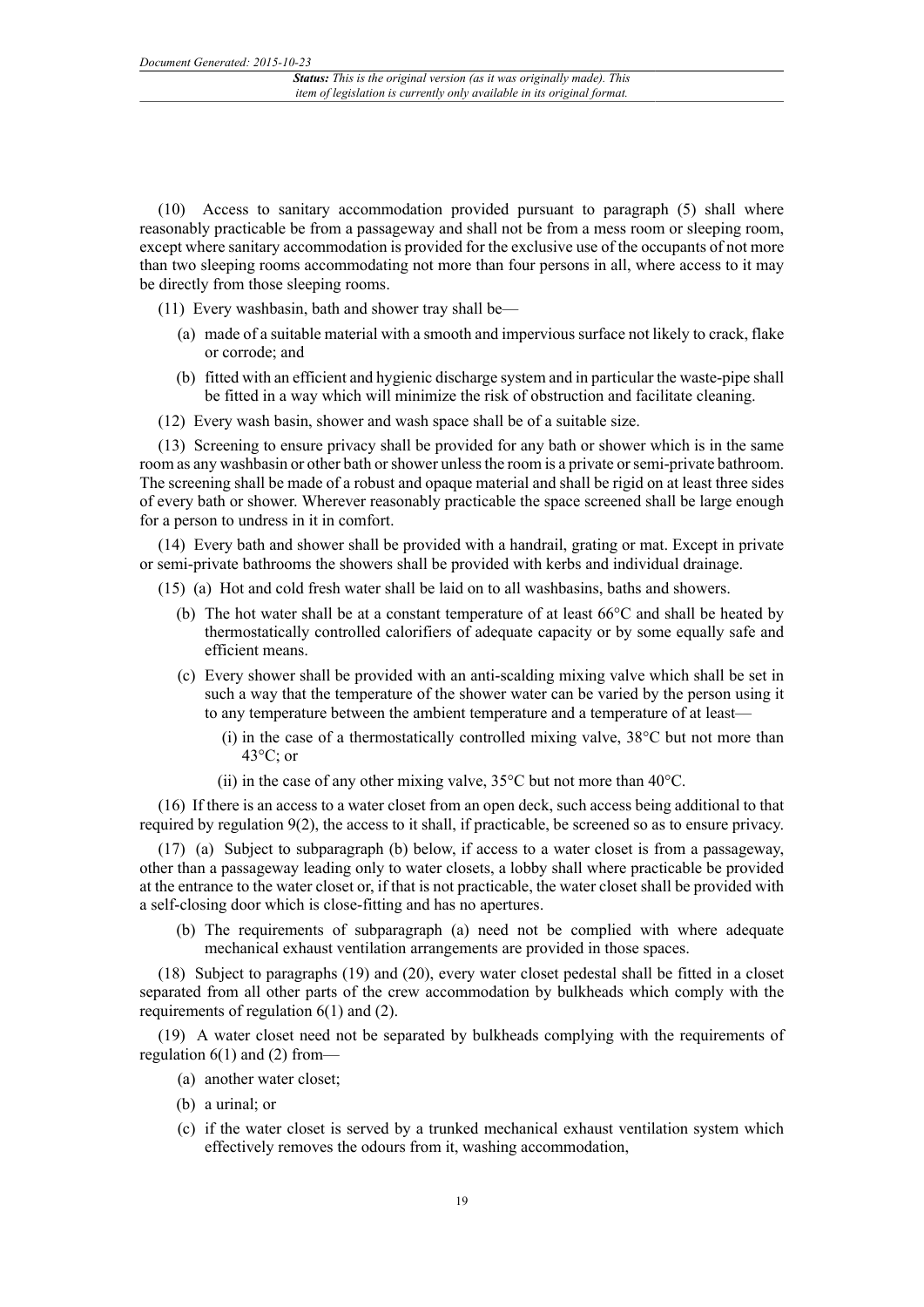if it is separated from that other water closet, urinal or washing accommodation by a partition made of steel or other suitable material and open at the top and bottom.

(20) Paragraphs (18) and (19) need not be complied with in respect of partitioning of a water closet pedestal in a private or semi-private bathroom.

(21) Every water closet shall be provided with exhaust ventilation direct to the open air or to another water closet which is itself ventilated directly to the open air.

(22) Every water closet shall be provided with the following—

- (a) (i) a water closet pedestal of a single type with a pan of white vitreous china or other suitable material;
	- (ii) a hinged seat of a suitable hard smooth impervious material;
	- (iii) a trap with a metal inspection plate; and
	- (iv) an efficient ventilator connected to the outlet;
- (b) an adequate flush of water which shall always be available and supplied through selfclosing non-concussive supply valves with a portable seating of metal which is not likely to become corroded;
- (c) a connection to a vacuum discharge pipe system or a soil pipe of not less than 100 millimetres internal diameter, so constructed as to facilitate cleaning and minimise the risk of obstruction; the pipe shall be adequately ventilated and shall have a direct overboard outfall fitted with a storm valve unless it is connected by an efficient and hygienic system to a collecting tank or sewage plant;
- (d) a device for holding toilet paper; and
- (e) a hand rail or grip.

(23) Where the water closets specified in paragraph (22) would be unsuitable for use by some members of the crew because of their distinctive national habits and customs then those water closets may be suitably adapted or other suitable closets shall be provided for those members of the crew, provided that the sanitary accommodation is equal or comparable to the standard otherwise required by this regulation.

(24) In ships of 1,600 tons or over, the following additional sanitary accommodation shall be provided:

- (a) a separate room containing a water closet and a washbasin easily accessible from the navigating bridge for the use of those working in that area;
- (b) a separate room containing a water closet and a washbasin within or near to the engine room control compartment or, in ships not fitted with such a compartment, within easy access of the propelling machinery space;
- (c) a separate room containing a water closet and a washbasin easily accessible from the galley for the use of those working in that area; and
- (d) except in ships in which single-berth sleeping rooms and private or semi-private bathrooms are provided for the use of all engine room personnel, washing accommodation fitted with showers, washbasins and mirrors sufficient in number having regard to the number of such personnel, not provided with single-berth sleeping rooms and private or semiprivate bathrooms and situated in a place outside but conveniently close to the propelling machinery space.

(25) Unless other adequate means of washing down the crew accommodation are provided, a salt water tap with a suitable hose connection shall be fitted in sanitary accommodation, other than private or semi-private bathrooms.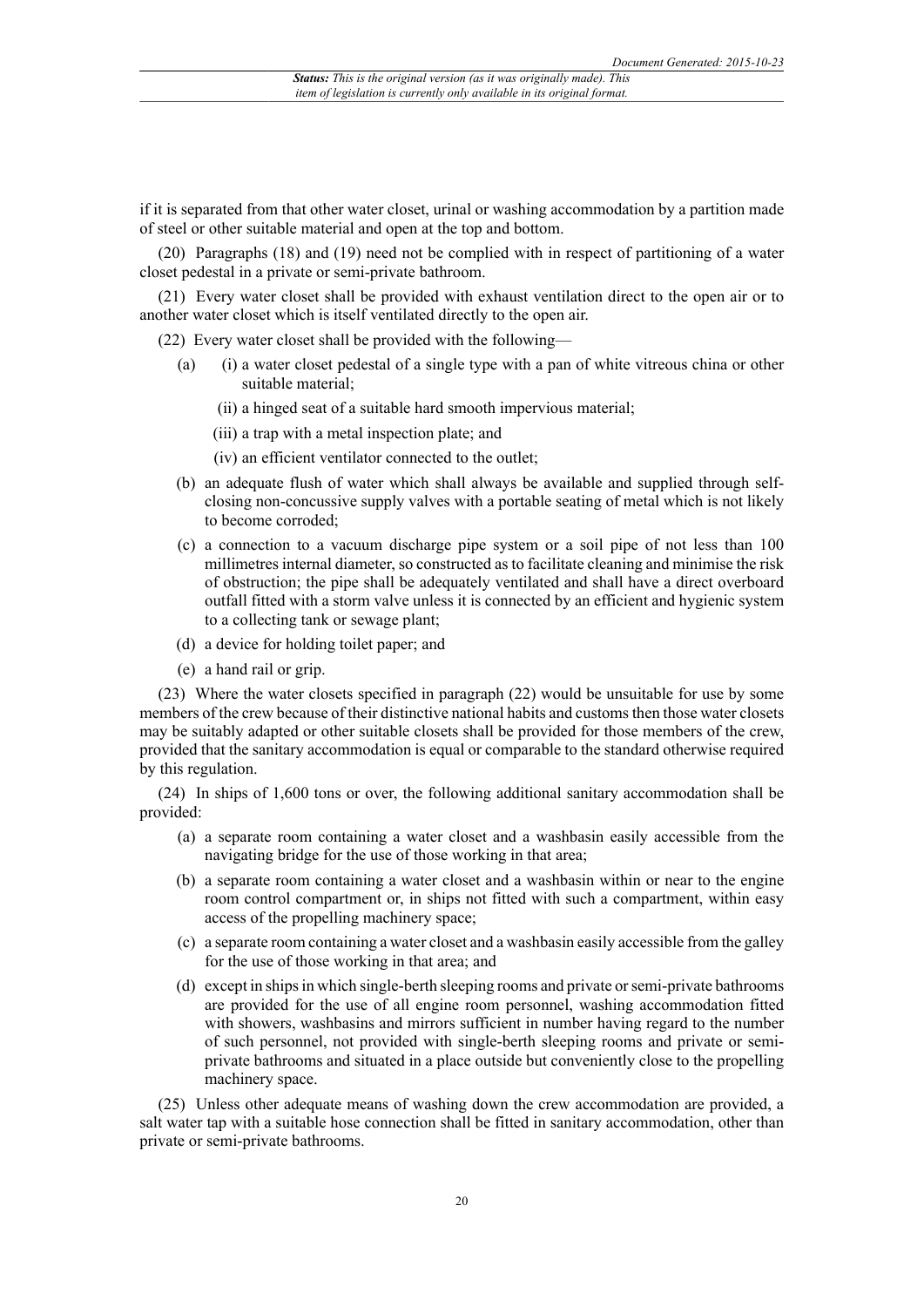#### **Supply of drinking water and fresh water**

**27.**—(1) Cold drinking water for purposes of drinking, cooking and dish washing shall be laid on to taps in galleys, bars and pantries, and in the case of any mess room provided for members of the crew for whom no pantry is provided, to a tap in that mess room.

(2) The tanks from which drinking water and the fresh water laid on to wash basins, baths and showers is supplied and any plant installed on board ship from which drinking water and/or fresh water is produced shall be of a capacity to ensure an adequate supply of such water at all times for all members of the crew, provided that as a minimum the tanks shall be sufficient to provide at least 2 days supply of such water.

(3) The drinking water and fresh water storage tanks, any manholes leading into them and all pipes and other parts of the distribution systems for drinking and fresh water shall be so arranged and constructed as to allow efficient maintenance and prevent any risk of contamination.

(4) Where drinking water and/or fresh water is produced by plant on board the water so produced shall be treated by suitable automatic means of disinfection.

(5) In every ship of 1,000 tons or over a cooling tank or other suitable means of cooling a supply of drinking water shall be provided and the water so cooled shall be laid on so that it is readily available to the crew.

(6) In ships of 1,000 tons or over any primary pumping necessary for the supply of drinking water and/or fresh water in the crew accommodation shall be by mechanical power; alternative pumping arrangements shall be provided to supply drinking water and/or fresh water in the event of a breakdown of the primary pumping system. When an enclosed pressurized system is employed, the pumps provided for the alternative pumping system shall be power operated and all pumps required for primary and alternative pumping shall be fitted with automatic controls.

#### **Facilities for washing and drying clothes and for hanging oilskins and working clothes**

**28.**—(1) In all ships, except where due to the nature of the service the crew are not accommodated overnight, facilities for washing, drying and ironing clothes shall be provided for officers and ratings on a scale appropriate to the size of the crew and the normal duration of the voyage. These facilities shall, wherever possible, be located within easy reach of their accommodation and arrangements shall be made to ensure separate availability of the facilities to officers and ratings.

- (2) The facilities to be provided shall include—
	- (a) suitable sinks and washing machines, which may be installed in wash rooms if provision of a separate laundry facility is not reasonably practicable, with an adequate supply of hot and cold fresh water or means of heating water;
	- (b) drying machines and adequately heated and ventilated drying rooms unless the drying machines are of a type which dry clothes completely; and
	- (c) electric irons and ironing boards or their equivalent.

(3) Adequately ventilated compartments or lockers for use solely for hanging oilskins and other working clothes shall be provided in a place outside but conveniently near to the sleeping rooms. Separate compartments or lockers shall be provided for officers and ratings.

(4) Where washing accommodation is provided in accordance with regulation  $26(24)(d)$  such accommodation shall be provided with a clothes locker for each member of the engine room department not provided with a single-berth sleeping room and a private or semi-private bathroom. Clothes lockers so provided shall be considered as complying with the requirements of paragraph (3) in respect of lockers for working clothes.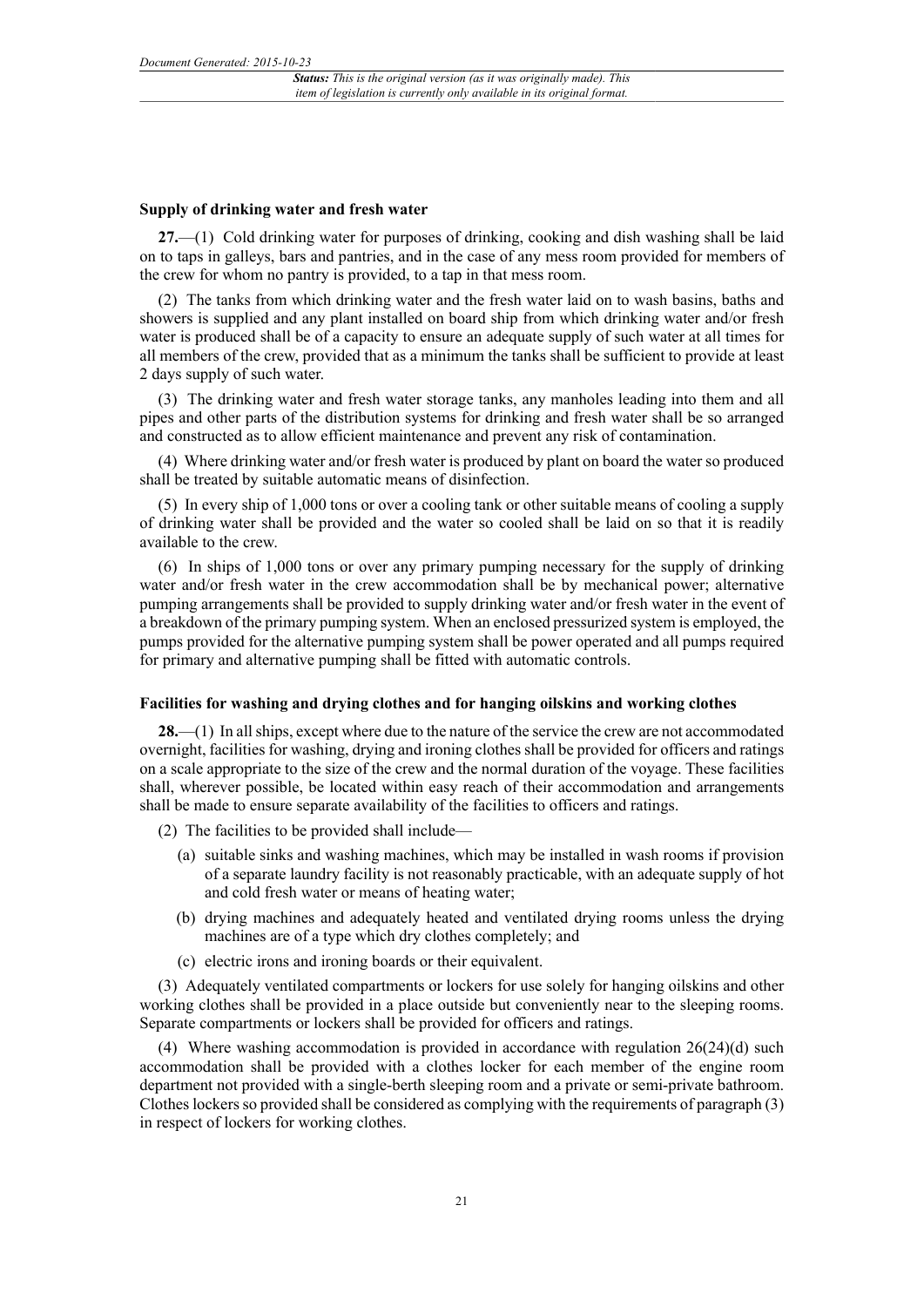#### **Galleys**

**29.**—(1) Except in ships in which no member of the crew will be required to mess on board, a galley suitably positioned clear of working areas and situated as close as practicable to the mess rooms shall be provided for the preparation of food for the crew.

(2) Every galley shall be provided with all equipment necessary to enable food in sufficient quantity to be properly and readily prepared for all persons whom the galley is intended to serve and served hot to them in the mess room in all weathers.

(3) All fixed equipment shall be so arranged that it, and all the spaces round and behind it, can easily be kept clean.

(4) Every galley shall be provided with facilities for washing up. Hot fresh water and cold drinking water shall be laid on to any sink or other washing up facility in a galley. In ships of 3,000 tons or over there shall, in addition, be provided a washbasin supplied with hot and cold fresh water.

(5) No salt water tap shall be fitted in the galley nor in any place at which food may be prepared.

(6) All furniture and fittings in the galley shall be made of a material which is impervious to dirt and moisture. All metal parts of furniture and fittings shall be rustproof. The bottoms of all fitted furniture shall be either flush with the deck or fitted high enough to enable the deck space beneath to be easily kept clean.

(7) The ventilation in the galley shall be so arranged as to ensure an adequate supply of fresh air and the efficient discharge of fumes into the open air.

(8) The floor of every galley shall be provided with sufficient gutters and scuppers to ensure that it is efficiently drained. The scuppers, which shall be trapped, shall be led overboard or to an enclosed tank which has a mechanical operated suction pump.

(9) A connection suitable for a hose for washing down shall be provided, at a height not less than 450 millimetres above the deck, on a fresh waterpipe in every galley.

#### **Dry provision store rooms**

**30.**—(1) In every ship, except one in which each member of the crew provides his own food, one or more store rooms shall be provided for the storage of provisions for the crew. The rooms shall be fitted with sufficient shelves, cupboards and bins having regard to the maximum period likely to elapse between successive replenishment of stores and to the maximum number of persons for whom food is to be provided. Shelves, cupboards and bins shall be so constructed as to enable them to be effectively cleaned.

(2) Access to every dry provision store room shall be obtained from a passageway, galley, pantry or other dry provision store room.

(3) Every dry provision store room shall be so situated, constructed and ventilated as to minimise the risk of deterioration of the stores through heat, draught, condensation or infestation by insects or vermin. In particular a dry provision store room shall not—

- (a) be situated over a propelling machinery space, boiler room or any other space which is subject to abnormal heat; or
- (b) adjoin a galley, propelling machinery space or other space which is subject to abnormal heat,

unless the division between the store room and that space is adequately insulated.

(4) A dry provision store room shall be used exclusively for the storage of dry provisions.

#### **Cold store rooms and refrigerating equipment**

**31.**—(1) Subject to paragraph (2)—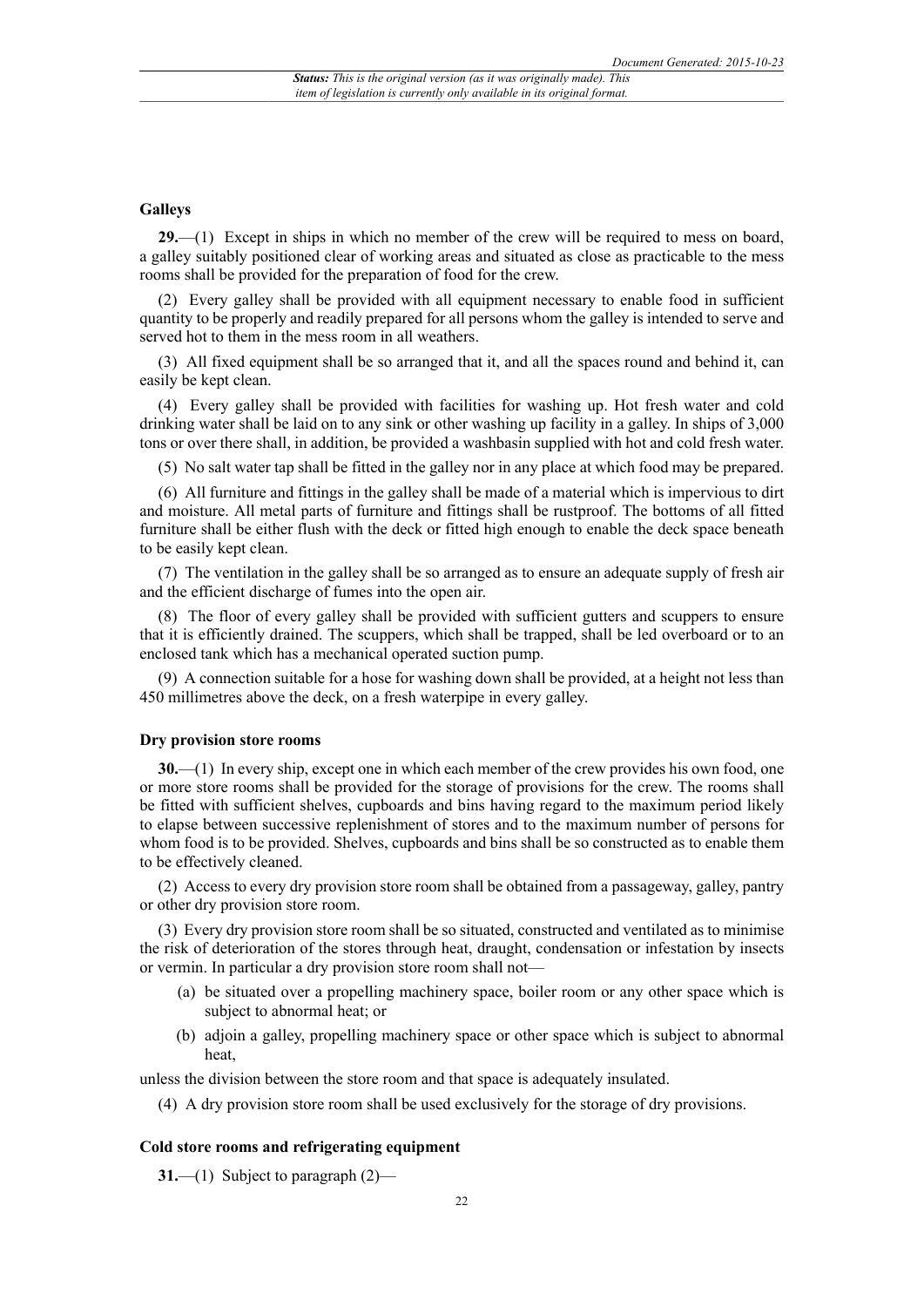- (a) in every foreign going ship of 1,000 tons or over, cold store rooms shall be provided for the storage of perishable provisions;
- (b) in every foreign going ship of under 1,000 tons and in every home trade ship, there shall be provided for the storage of perishable provisions for the crew either cold store rooms or adequate alternative cold storage facilities.

(2) Paragraph (1) shall not apply to ships in which each member of the crew provides his own food.

(3) Cold store rooms or other facilities provided shall be so constructed as to enable them to be effectively cleaned and shall be adequate in size having regard to the number of persons in the crew and the period likely to elapse between successive replenishment of stores.

(4) Access to every cold store room shall be from a passageway, galley or pantry or from another cold store room.

- (5) (a) Every cold store room shall be served by refrigerating machinery.
	- (b) The space in which that machinery is situated shall be separated from all other parts of the crew accommodation by bulkheads complying with the requirements of regulation 6; it shall be adequately ventilated.
	- (c) Access to that space shall, where practicable, be by means of a hinged door from an open deck.
	- (d) If the said door opens into any part of the crew accommodation, the door shall be of steel, gastight and self-closing.

(6) The refrigerating equipment shall be capable of maintaining a maximum temperature suitable to the use to which the cold store is put.

(7) A red warning light outside every cold store room or group of cold store rooms shall be included in the lighting circuit of each such room or groups of rooms. Every cold store room shall be fitted with an internal means of sounding an external alarm and with a means of releasing the door fastenings from the inside.

(8) Refrigerating machinery making use of ammonia or methyl chloride as refrigerant shall not be installed.

#### **Hospitals**

**32.**—(1) Every ship with a crew of 15 or more persons which is intended be at sea on any occasion for a continuous period of more than three days shall be provided with a permanent hospital for the crew. The hospital shall not at any time be used for any purpose other than the treatment of sick persons.

(2) In every other ship (except one in which all officers and ratings have single-berth sleeping rooms) a suitable room shall be appropriated for use, in case of need, as a temporary hospital. When that room is in use as a temporary hospital it shall not be used for any purpose other than the treatment of sick persons.

(3) Every hospital, whether permanent or temporary, shall be so situated that it is as quiet and comfortable as possible and is readily accessible in all weathers—

- (a) from the sleeping room of the member of the crew who is, and is employed as, a duly qualified doctor or a qualified nurse; or
- (b) if no such doctor or nurse is carried, from the master's accommodation.

(4) The minimum width of the entrance to any permanent hospital shall; where practicable, be 760 millimetres; and every hospital, whether permanent or temporary, shall be so situated and arranged that a stretcher can be easily carried into it and placed alongside at least one single-tier bed.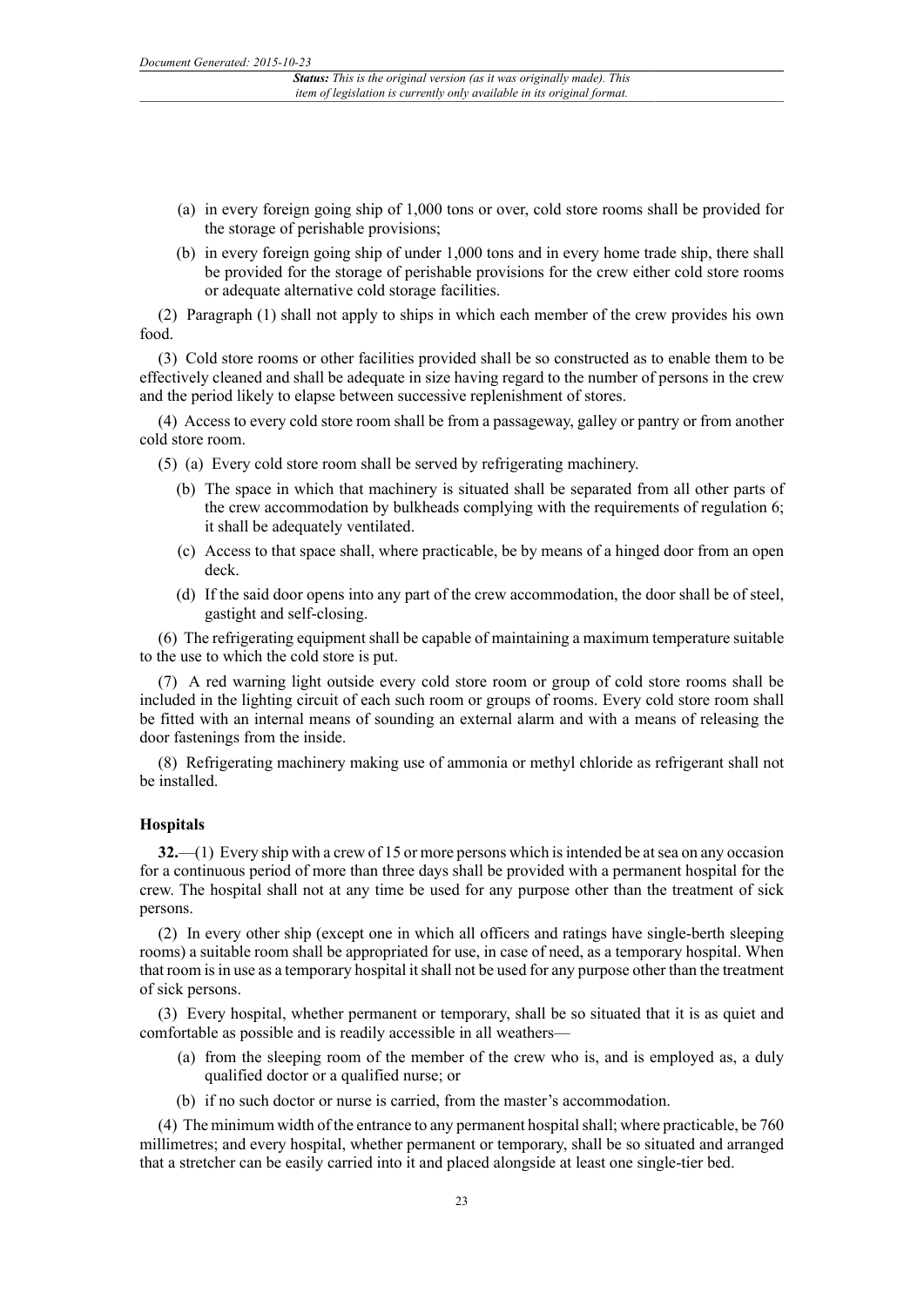(5) Every permanent hospital shall be provided with at least one bed for every 50, or fraction of 50, members of the crew.

(6) At least one bed in every permanent hospital shall be a single-tier bed and shall, wherever practicable, be so placed that it is accessible from both sides and from the foot.

(7) If double-tier beds are provided in a hospital the upper tier shall be either hinged or removable.

(8) The minimum inside dimensions of every bed in a permanent hospital shall be adequate to accommodate mattresses of a size 2 metres by 840 millimetres. In all other respects beds in permanent hospitals shall comply with the requirements set out in regulation 20.

(9) Any room in a permanent hospital in which a bed is placed (in this regulation called "the ward") shall, unless it is served by an air conditioning system or a trunked mechanical ventilation system, be fitted with an electric fan.

(10) All side scuttles and windows in the ward, and all skylights therein which are exposed to the direct rays of the sun shall be provided with curtains or blinds.

(11) Every permanent hospital, even if served by an air conditioning system or a trunked mechanical ventilation system, shall be provided in addition with a natural system of inlet and exhaust ventilation to the open air independent of any ventilators provided for other parts of the ship and complying with requirements of regulation 14(6).

(12) Any radiator in the ward shall be fitted as far away from the head of any bed as is practicable.

(13) Every permanent hospital shall be provided with a portable electrical lamp in addition to the lighting required by regulation 13. The lamp shall be capable of emitting 600 lumens.

(14) The following items of equipment shall be provided for each bed in the hospital ward, and shall be within reach of that bed—

- (a) a locker approximately 305 millimetres square by 610 millimetres high, fitted with a flat top and a shelf;
- (b) a water bottle;
- (c) a tumbler; and
- (d) an electric bell-push communicating with the sleeping room of the doctor, nurse or other person in charge of the patient.

(15) The following items of equipment shall be provided in every ward—

- (a) seats adequate in number having regard to the number of beds in the ward;
- (b) a clothes locker (additional to any lockers provided pursuant to paragraph  $(14)(a)$ ) complying with the requirements of regulation  $21(2)(a)(i)$ ; and
- (c) a box cover to conceal a bed-pan.

(16) A washbasin of a capacity of at least 7 litres, with hot and cold water laid on to it, shall be fitted in every permanent hospital either in the ward or in a bathroom in washing accommodation in the hospital.

(17) In ships of 5,000 tons or over a bath at least 1.35 metres in internal length shall be fitted in washing accommodation in the hospital.

(18) Every washbasin or bath in a permanent hospital shall comply with the requirements of regulation 26(11) and, where practicable, except in ships provided with a collecting tank or sewage plant, the discharge system shall be separate from any other discharge system in the ship. A scupper at least 50 millimetres in diameter shall be fitted in the lowest part of any room in a hospital in which a bath is fitted and in any room in which a basin is fitted unless that room is the ward.

(19) A water closet pedestal and the other items specified in regulation 26(22) shall be fitted in every permanent hospital either in a separate closet or in washing accommodation in the hospital.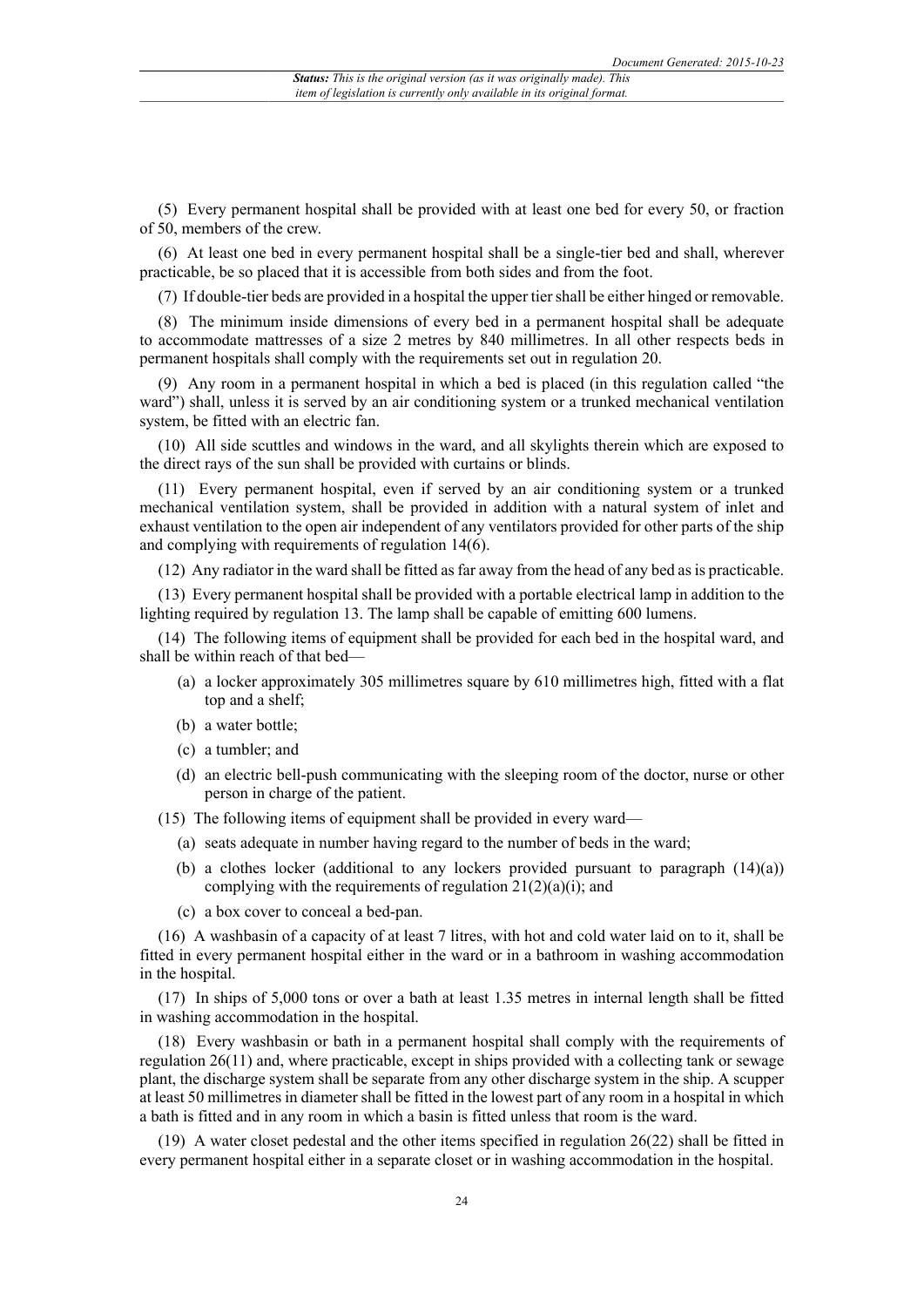(20) Access to the water closet or, if the water closet pedestal is fitted in washing accommodation, access to that washing accommodation shall be obtained either directly from the ward or from a lobby within the hospital. The door to that water closet or washing accommodation shall open outwards and any door catch fitted to it shall be capable of being opened from the outside.

(21) The water closet or other room in which the water closet pedestal is fitted shall, unless it is served by a trunked mechanical exhaust ventilation system which effectively removes the odours from it, be provided with a gastight self-closing door.

(22) All washbasins, baths, showers and water closets fitted in a hospital shall comply with the requirements of regulation  $26(11)$ ,  $(14)$ ,  $(18)$ ,  $(22)$  and  $(23)$ .

(23) In passenger ships, one hospital may be provided to serve both crew and passengers. In such a case separate male and, except where there are no female members of the crew, female wards and sanitary accommodation shall be provided for the exclusive use of the crew.

(24) The floor covering in every permanent hospital shall, so far as is practicable, be free from joints.

#### **Medical cabinet**

**33.**—(1) A cabinet or other suitable facility for storing medicines and other medical stores, which the ship is required by regulations made under section 85 of the Merchant Shipping Act 1995 to carry for the crew, shall be well ventilated and fitted in a place in the crew area of the ship which—

- (a) is always dry;
- (b) is readily accessible from (but not sited in) the permanent or temporary hospital; and
- (c) is not subject to abnormal heat.
- (2) Where a medical cabinet is required it shall be provided with the following—
	- (a) an outer door with an efficient lock;
	- (b) where controlled drugs are to be stored, an inner cupboard fitted with a door and a lock which cannot be opened by the same key as the lock to the outer door;
	- (c) suitable arrangements for the storage of the medicines, medical stores and associated measuring devices all as required by the regulations referred to in paragraph (1); and
	- (d) a dispensing counter with a surface that can be easily kept clean.

(3) Where a medical cabinet is fitted it shall be lit by an electric light (which may be inside or immediately outside it) which enables the contents to be clearly seen.

#### **Protection from mosquitoes**

**34.**—(1) Subject to paragraph (4), in every ship engaged in voyages to—

- (a) all ports on the coast of Africa and all ports in Asia, Central and South America between 30° North and 35° South latitude; or
- (b) ports on the coast of the Malagasy Republic;

the crew accommodation, other than a recreation space on the open deck, shall be protected by means of screening against the admission of mosquitoes.

(2) The screening shall be made of rust-proof wire or other suitable material and shall be fitted to or provided for all sidescuttles and windows and skylights which are capable of being opened and all natural ventilators and doors leading to an open deck.

(3) Any screening door which is fitted pursuant to this regulation and leads directly into a permanent or temporary hospital shall be of a self-closing type.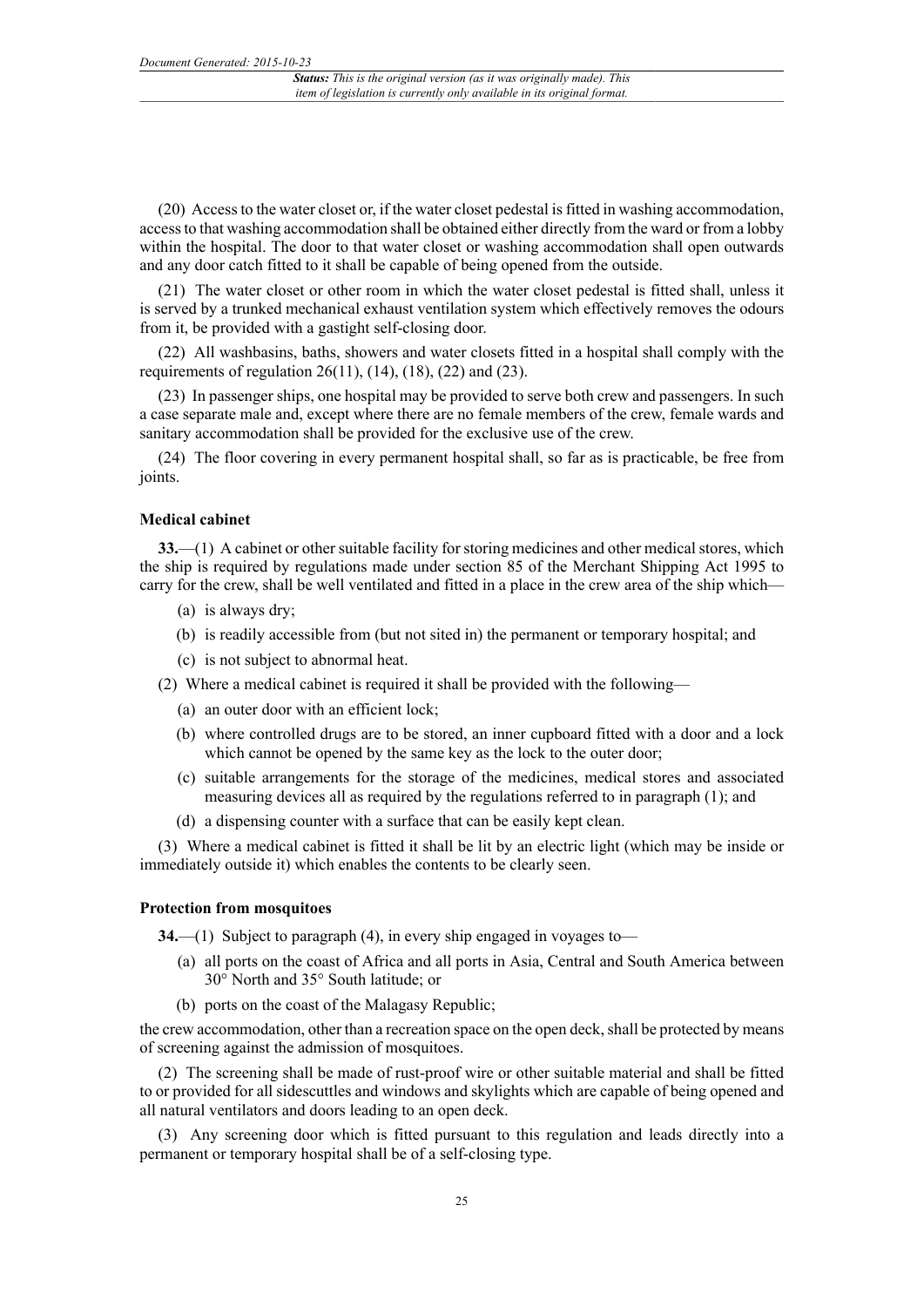(4) In crew accommodation served by an air conditioning system screening need not be provided for sidescuttles or windows fitted with special locking arrangements which (except where the sidescuttles and windows are used for escape purposes) can only be unlocked with the consent of the master, if all doors leading from that crew accommodation to the open deck are of the self-closing type.

#### **Maintenance and inspection of crew accommodation**

**35.**—(1) The crew accommodation shall be maintained in a clean and habitable condition and all equipment and installations required by these Regulations shall be maintained in good working order.

(2) Every part of the crew accommodation, except store rooms, shall be kept free from stores and other property not belonging to or provided for the use of persons for whom that part of the accommodation is appropriated, and in particular no cargo shall be kept in any part of the crew accommodation.

(3) The master of the ship or an officer appointed by him for the purpose shall inspect every part of the crew accommodation at intervals not exceeding 7 days and shall be accompanied on the inspection by at least one member of the crew.

(4) The master of the ship shall cause to be entered in the ship's official log book a record of—

- (a) the time and date of the inspection;
- (b) the names and ranks of the persons making the inspection; and
- (c) particulars of any respect in which the crew accommodation or any part of it was found by any of the persons making the inspection not to comply with these Regulations.

## PART III

#### EQUIPMENT TO BE OF AN APPROVED TYPE

#### **Equipment to be of an approved type**

**36.**—(1) It shall be the duty of an owner of a ship to which these Regulations apply to ensure that the following equipment is of an approved type—

- (a) floor coverings referred to in regulations 8/1 and 32(34);
- (b) sidescuttles and windows referred to in regulation 15(1);
- (c) vacuum discharge pipe systems referred to in regulation  $26(22)(c)$ ;
- (d) thermostatic mixing valves referred to in regulation  $26(15)(c)(i)$ ; and
- (e) plant used to produce drinking water and/or fresh water on board a ship referred to in regulation 27(4).

(2) In this regulation "approved", in relation to an item of equipment, means approved by the Secretary of State or by a person specified in Merchant Shipping Notice M.1645 in relation to that equipment.

#### **Exemptions from Part III**

**37.** The Secretary of State may grant exemptions from all or any of the provisions of this Part of these Regulations (as may be specified in the exemption) on such terms (if any) as he may so specify and may, subject to giving reasonable notice, alter or cancel any such exemption.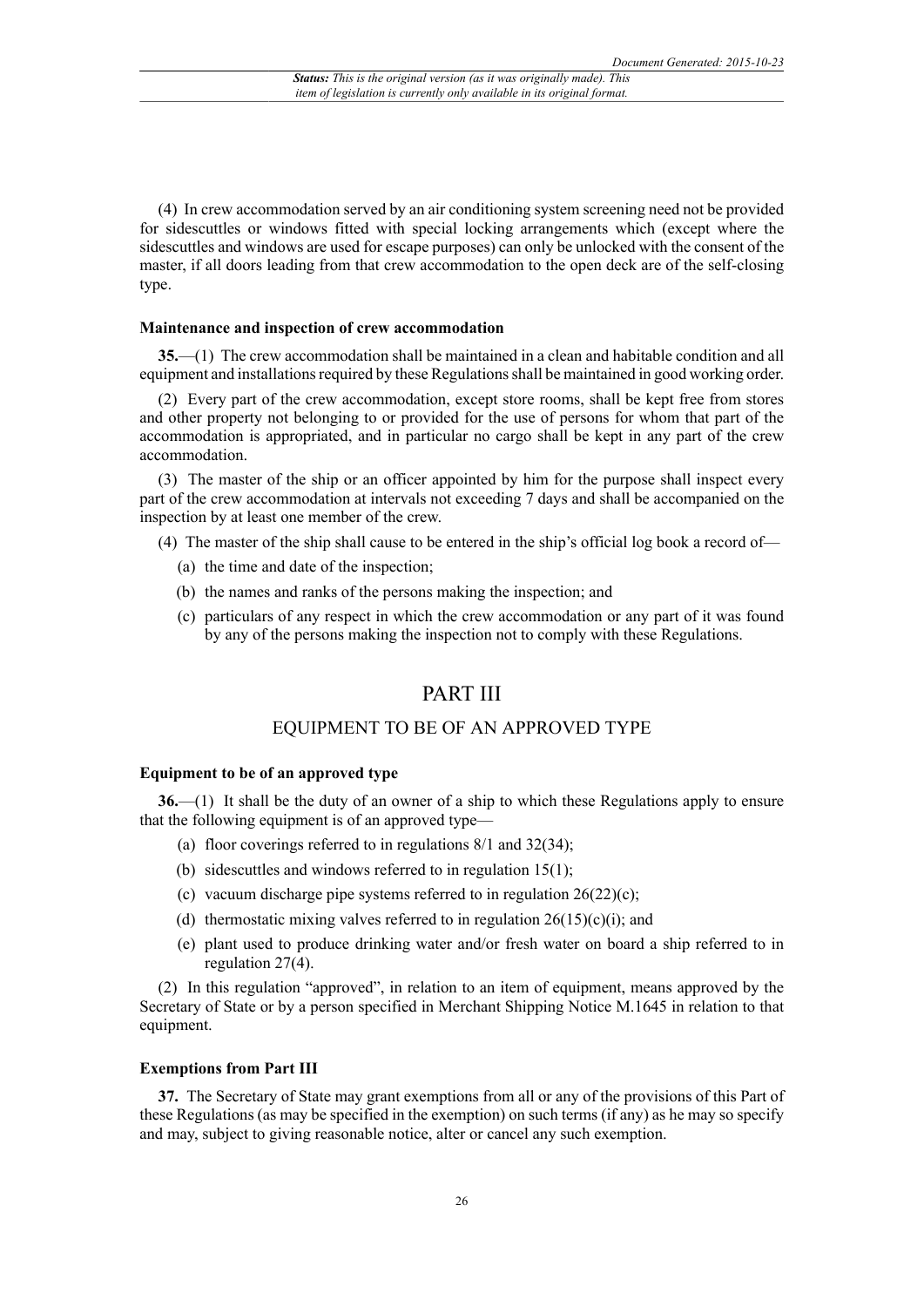#### **Offences**

**38.**—(1) Any owner who contravenes regulation 36(1) shall be guilty of an offence and liable on summary conviction to a fine not exceeding level 5 on the standard scale.

(2) In any proceedings for an offence under this Part of these Regulations it shall be a defence to prove that the person charged took all reasonable steps to ensure that the Regulations were complied with.

#### **Power to detain**

**39.** In any case where a ship does not comply with the requirements of this Part of these Regulations, that ship shall be liable to be detained and section 284(1)—(6) and (8) of the Merchant Shipping Act 1995 (which relates to the detention of a ship) shall have effect in relation to that ship, subject to the modification that for the words "this Act" wherever they appear, there are substituted the words "Part III of the Merchant Shipping (Crew Accommodation) Regulations 1997".

Signed by the authority of the Secretary of State for Transport

*Glenda Jackson* Parliamentary Under-Secretary of State, Department of Transport

9th June 1997

27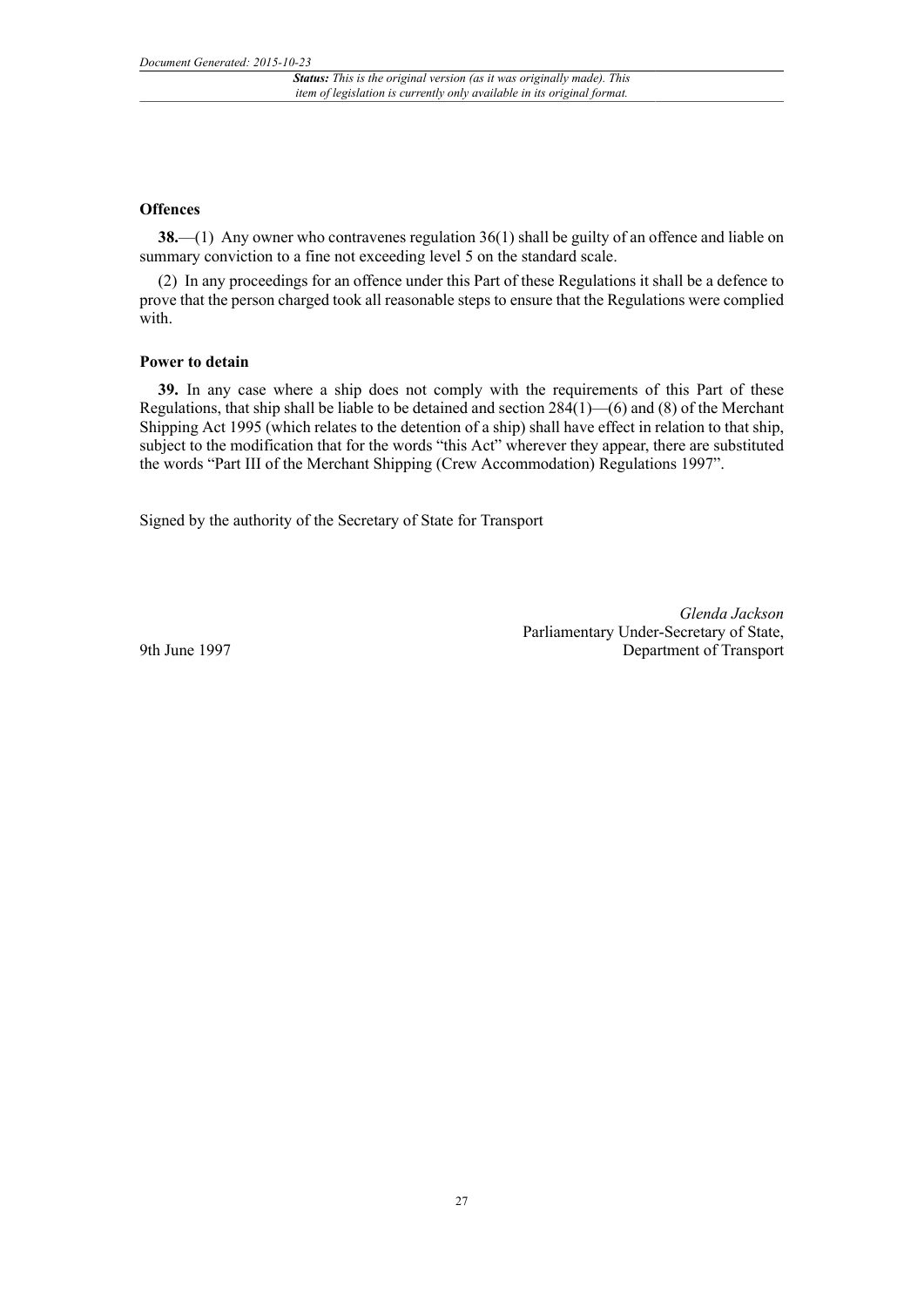#### SCHEDULE Regulation 13(7)

#### ELECTRIC LIGHTING

In this Schedule, "general measurement points" mean, in relation to any space, those points which, measured at a height of 850 millimetres above the floor, fall on an imaginary line drawn vertically through the following points—

- (a) every point mid-way between every 2 adjacent lamps in that space;
- (b) every point mid-way between any lamp and any position on the boundary of that space to which that lamp is nearer than any other lamp; and
- (c) where any part of the space available for free movement is shielded from the direct rays of a lamp by a re-entrant angle formed in the boundary of that space, the central point of the space so shielded.

|                                                                                                                                                                | Value            |  |
|----------------------------------------------------------------------------------------------------------------------------------------------------------------|------------------|--|
| <b>Sleeping Rooms and Day Rooms</b>                                                                                                                            |                  |  |
| (1) At general measurement points                                                                                                                              | $50 \text{ lux}$ |  |
| (2) At every mirror                                                                                                                                            | $200$ lux        |  |
| At every seat at a writing desk or 150 lux<br>(3)<br>table                                                                                                     |                  |  |
| $(4)$ At not less than half the seats (other 150 lux<br>than those mentioned in $(3)$ above) in a<br>sleeping room provided for use of more<br>than one person |                  |  |
| Mess rooms                                                                                                                                                     |                  |  |
| (5) At general measurement points                                                                                                                              | $100$ lux        |  |
| (6) At every table and sink                                                                                                                                    | $150$ lux        |  |
| Recreation Rooms (including rooms for watching films and television, hobbies and                                                                               |                  |  |

#### *Recreation Rooms (including rooms for watching films and television, hobbies and games rooms)*

|       | (7) At general measurement points              | $50 \text{lux}$ |
|-------|------------------------------------------------|-----------------|
|       | (8) At every recreational table                | $100$ lux       |
|       | (9) At every seat at a writing desk or 150 lux |                 |
| table |                                                |                 |

(10) At not less than half the seats other 150 lux than those mentioned in (3) above

#### *Hospital Wards*

| (11) At general measurement points<br>$50 \text{ lux}$ |  |
|--------------------------------------------------------|--|
|--------------------------------------------------------|--|

| (12) At any washbasin | $100 \text{ lux}$ |
|-----------------------|-------------------|
|-----------------------|-------------------|

(13) At least one fixed lamp shall be installed in addition to the electric reading lamp required by regulation 13(4) to be provided at the head of each bed.

#### *Offices and Studies*

(14) At general measurement points 100 lux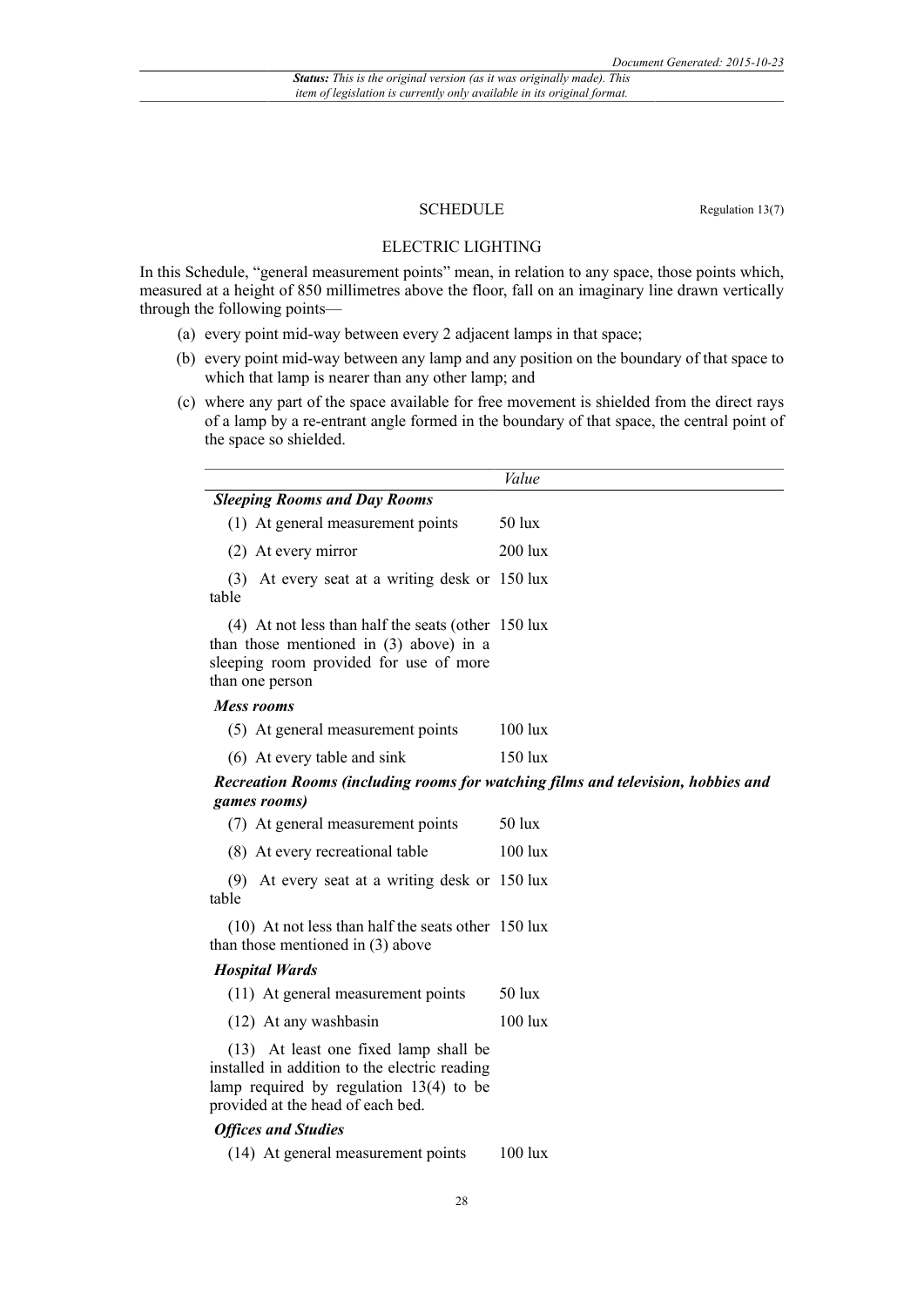|                                                                                                                                                                                   | Value     |  |
|-----------------------------------------------------------------------------------------------------------------------------------------------------------------------------------|-----------|--|
| (15) At every seat at a writing desk or 200 lux<br>table                                                                                                                          |           |  |
| <b>Sanitary Accommodation (including sanitary accommodation in hospitals)</b>                                                                                                     |           |  |
| (16) At general measurement points                                                                                                                                                | $100$ lux |  |
| $(17)$ At any mirror                                                                                                                                                              | $200$ lux |  |
| <b>Laundries</b>                                                                                                                                                                  |           |  |
| (18) At general measurement points                                                                                                                                                | $100$ lux |  |
| <b>Drying Rooms</b>                                                                                                                                                               |           |  |
| (19) At the centre of the space                                                                                                                                                   | $50$ lux  |  |
| <b>Galleys (including bakeries and pantries)</b>                                                                                                                                  |           |  |
| (20) At working positions                                                                                                                                                         | $300$ lux |  |
| (21) The lights shall be so disposed as<br>to ensure that food preparation tables, range<br>tops serving tables and washing up sinks<br>receive the maximum amount of light.      |           |  |
| Dry provision store rooms and cold store rooms                                                                                                                                    |           |  |
| (22) At general measurement points                                                                                                                                                | $100$ lux |  |
| (23) The lights shah be so disposed as to<br>ensure that shelves and cupboards receive<br>the maximum amount of light.                                                            |           |  |
| Passageways, companionways and covered deck recreation spaces                                                                                                                     |           |  |
| (24) At general measurement points                                                                                                                                                | $50$ lux  |  |
| $(25)$ A light shall be placed $(1)$ at the<br>head of each stairway, ladder and hatchway<br>and (2) at or near the doors of lockers<br>provided for oilskins or working clothes. |           |  |

### **EXPLANATORY NOTE**

#### *(This note is not part of the Regulations)*

These Regulations implement the International Labour Organisation Conventions No. 92 (1949) and No. 133 (1970) agreed in Geneva. They lay down provisions for crew accommodation for all United Kingdom ships excluding fishing vessels, pleasure vessels and ships belonging to General Lighthouse Authorities.

Part III of the Regulations provide that the owner of a ship to which these Regulations apply shall ensure that the equipment specified in Part III is of an approved type.